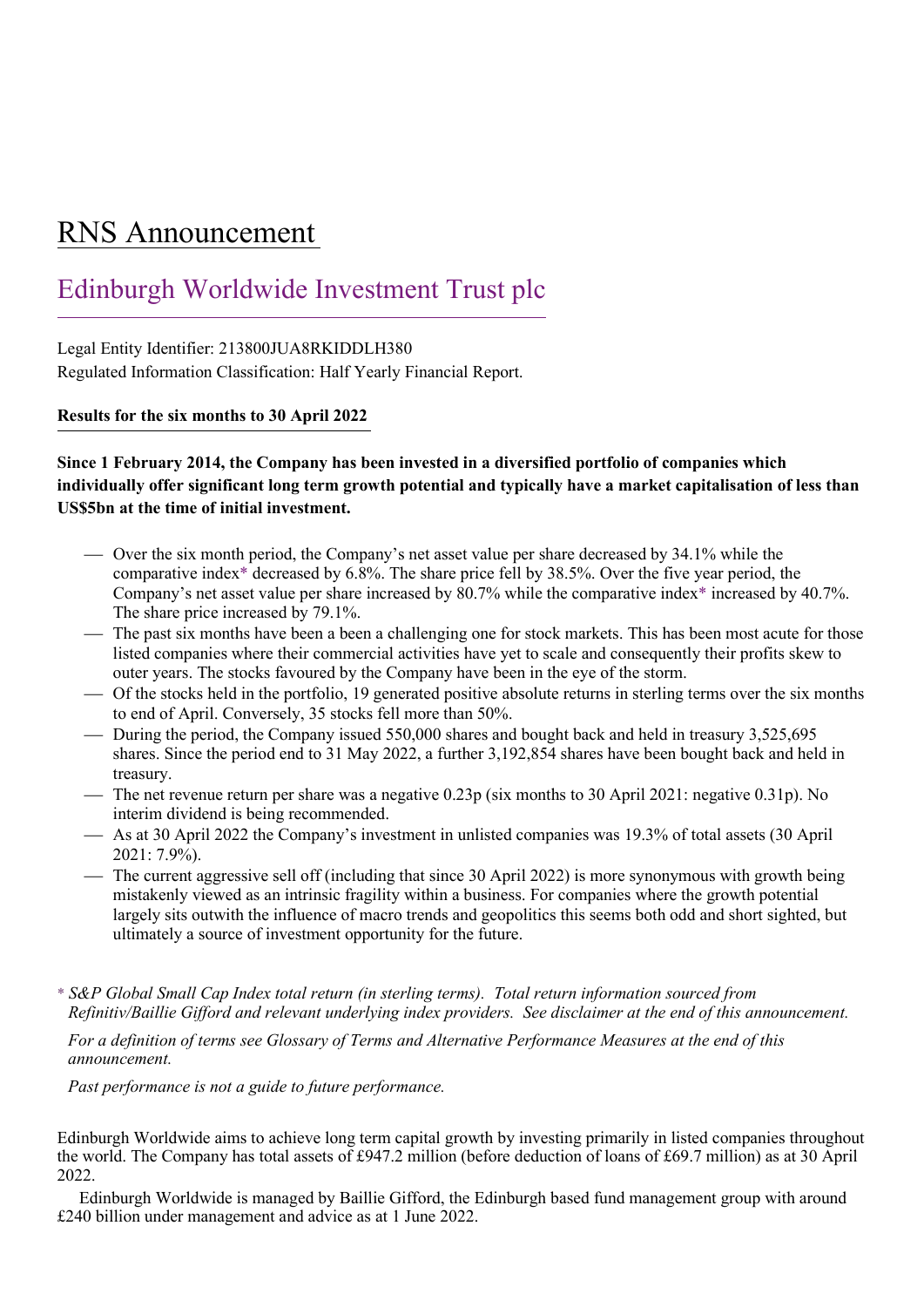*Edinburgh Worldwide Investment Trust plc is a listed UK company. The value of its shares and any income from them can fall as well as rise and investors may not get back the amount invested. This is because the share price is determined by the changing conditions in the relevant stock markets in which the Company invests and by the supply and demand for the Company's shares. Investment in investment trusts should be regarded as medium to long-term. The Company's risk could be increased by its investment in unlisted investments. These assets may be more difficult to buy or sell, so changes in their prices may be greater. The Company is listed on the London Stock Exchange and is not authorised or regulated by the Financial Conduct Authority. You can find up to date performance information about Edinburgh Worldwide on the Edinburgh Worldwide page of the Managers' website at [edinburghworldwide.co.uk](http://www.edinburghworldwide.co.uk/)*‡

‡ Neither the contents of the Managers' website nor the contents of any website accessible from hyperlinks on the Managers' website (or any other website) is incorporated into, or forms part of, this announcement.

6 June 2022

For further information please contact: Anzelm Cydzik, Baillie Gifford & Co Tel 0131 275 2000

Jonathan Atkins, Four Communications Tel: 020 3103 9553 or 07872 495 396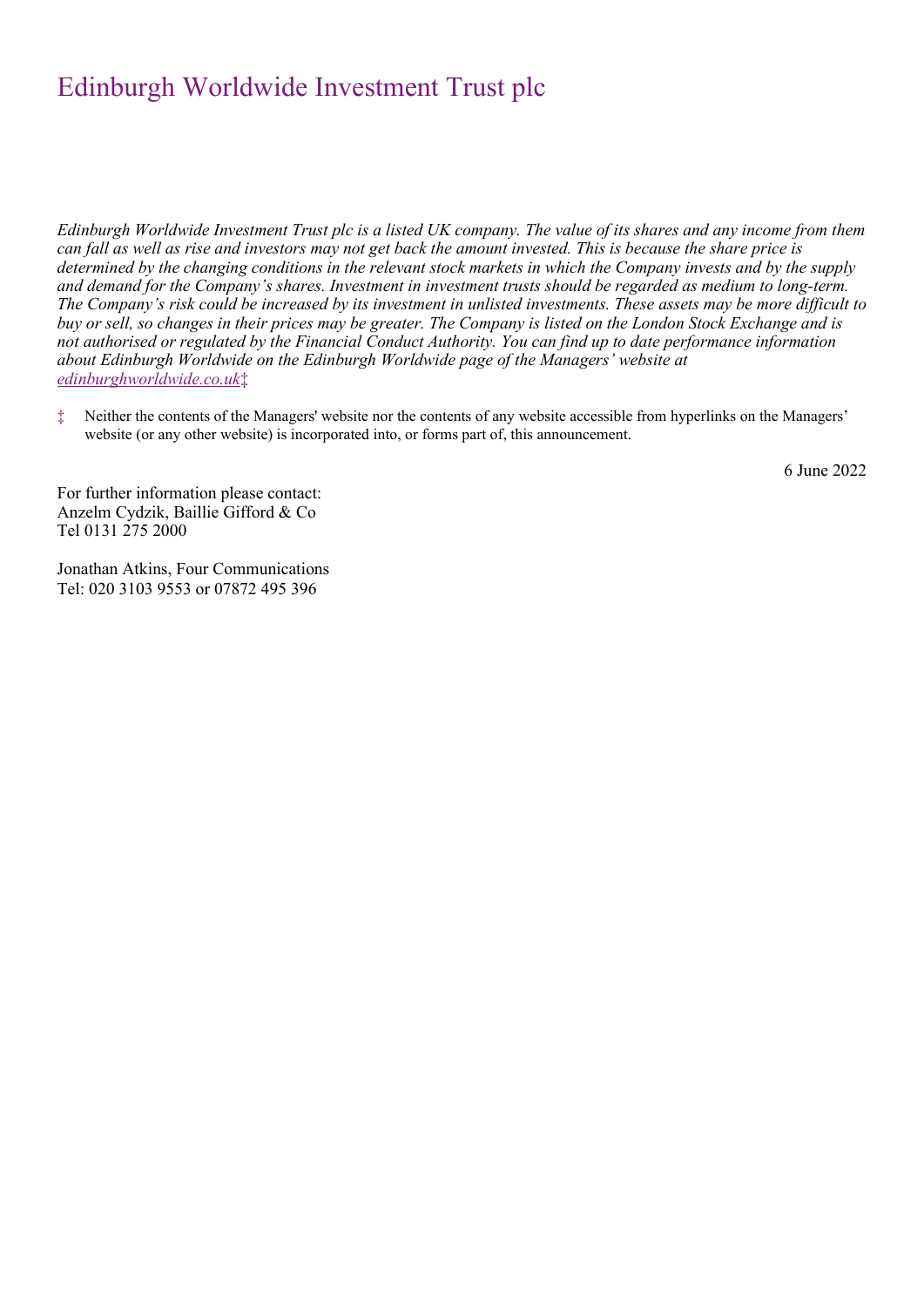The following is the unaudited Interim Financial Report for the six months to 30 April 2022.

## Responsibility statement

We confirm that to the best of our knowledge:

- a) the condensed set of Financial Statements has been prepared in accordance with FRS 104 'Interim Financial Reporting';
- b) the Interim Management Report includes a fair review of the information required by Disclosure Guidance and Transparency Rule 4.2.7R (indication of important events during the first six months, their impact on the Financial Statements and a description of the principal risks and uncertainties for the remaining six months of the year); and
- c) the Interim Financial Report includes a fair review of the information required by Disclosure Guidance and Transparency Rule 4.2.8R (disclosure of related party transactions and changes therein).

On behalf of the Board Henry CT Strutt Chairman 1 June 2022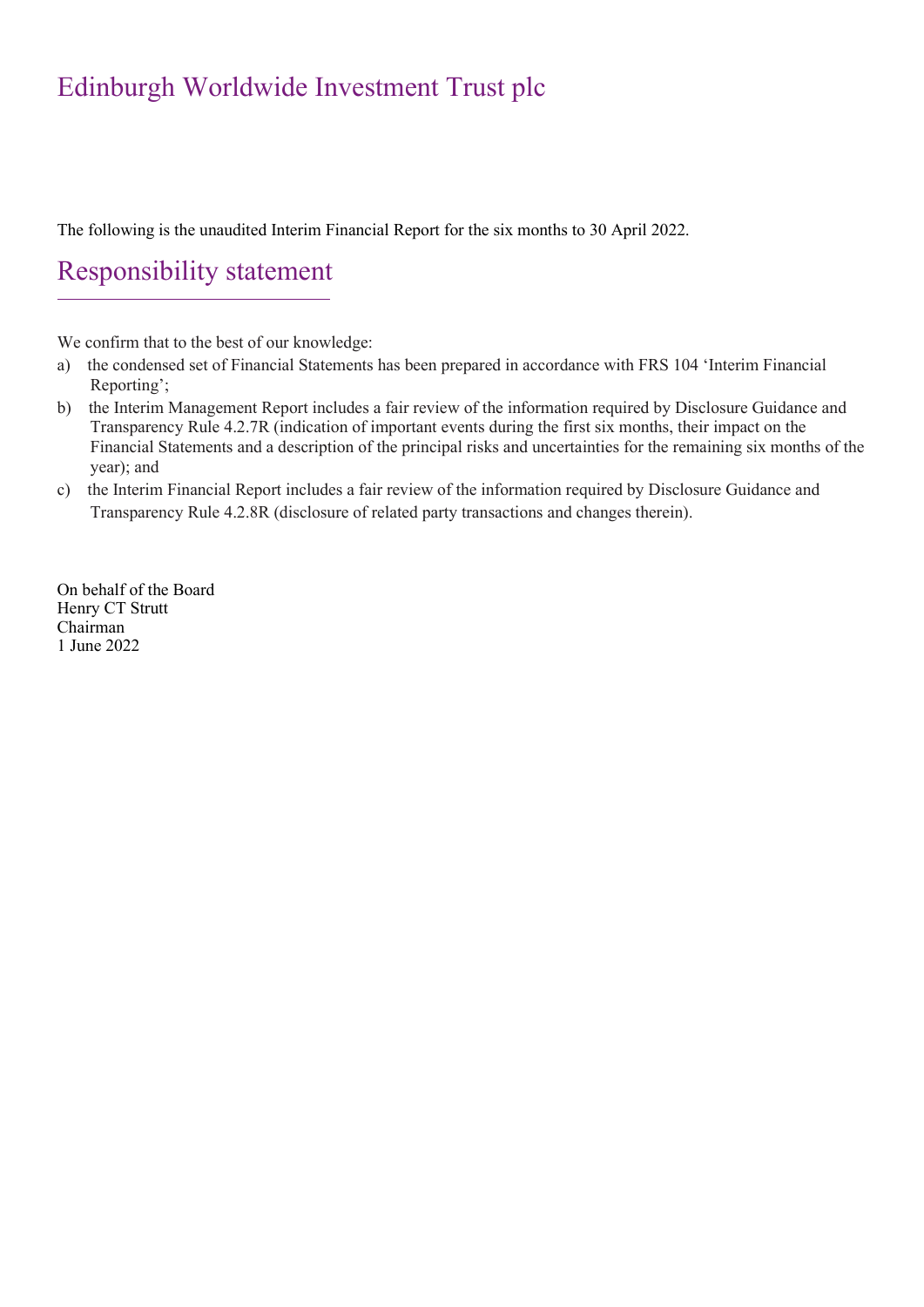## Interim management report

### **Performance and Backdrop**

Over the six months to 30 April 2022, the Company's net asset value per share decreased by 34.1%, which compares to a fall of 6.8% in the S&P Global Smaller Companies Index\*, total return in sterling terms, over the same period. The share price over the six months fell by 38.5% to 196.60p representing a discount of 9.9% to the net asset value as at 30 April 2022 compared to a 3.5% discount at the beginning of the period. Over the five years to 30 April 2022, the Company's net asset value per share increased by 80.7%, which compares to an increase of 47.0% in the S&P Global Smaller Companies Index\*, total return in sterling terms, over the same period. The share price over the five years increased by 79.1%.

Over the six months to 30 April 2022, 550,000 shares were issued and 3,525,695 shares were bought back and held in treasury. Since the period end to 31 May 2022, a further 3,192,854 shares have been bought back and held in treasury. The Company is prepared to buy back its own shares when the discount is substantial in absolute terms and relative to its peers. Having widened to double digit levels, and in the absence of notable demand, since mid-March the Company has regularly bought back stock at levels that are meaningfully accretive to the Company's net asset value. Rather than selling existing holdings to fund these buybacks, existing borrowing facilities have been utilised, thereby simultaneously incrementally increasing the Company's invested gearing, as we believe that the current portfolio is composed of attractively valued growth companies that have the potential to deliver on their respective business strategies. As at the end of April 2022, invested gearing stood at 7.2% of shareholders' funds, having been 2.5% six months earlier. As at the end of May 2022, invested gearing had increased to 8.7%.

The past six months have been a been a challenging one for stock markets. This has been most acute for those listed companies where their commercial activities have yet to scale and consequently their profits skew to outer years. The stocks favoured by the Company have been in the eye of the storm. The attributes that we like about them – they are building better and more efficient ways of solving large problems – have been markedly out of sync with the stability and defensiveness craved by the market currently. The reasons for this are complicated but we try and unpick them below.

There have been two prominent themes active in financial markets over the past decade and beyond. The first is that of technology empowered globalisation: the liberalisation of trade and information flow helping drive a more interconnected and efficient business landscape. The second is that of benign inflation and the expansionary monetary policy of many central banks (much of that stemming from the Financial Crisis over a decade ago but more recently from the response to the pandemic).

Both these themes have provided a supportive environment for equity investors. Globalisation acted to increase the addressable market for many businesses which synergised with digital technologies to make such endeavours scalable. Benign inflation and low interest rates offered stability for businesses and encouraged investment and the building of future cashflows (on the basis that such cashflows were less eroded by discounting them to their present value). The recent potent combination of escalating geopolitical tension, military conflict in Europe and the after-effects of the pandemic have pushed investors to reassess these two themes.

We have previously noted how pandemic-stretched supply chains were feeding into inflation of both goods and services. Our working assumption was that this would be transient and effectively self-correcting as the supply and demand normalised. There is mounting evidence to suggest that inflation is more pronounced, persistent and global in scope than the market expected. This is being exacerbated by the conflict in Ukraine driving up energy and food supply costs, but also by the ongoing disruption to Chinese manufacturing as the authorities take an aggressive approach to the spike in Covid-19 cases. While it could be argued that additional exacerbating forces might soon subside, our sense is that they could well remain as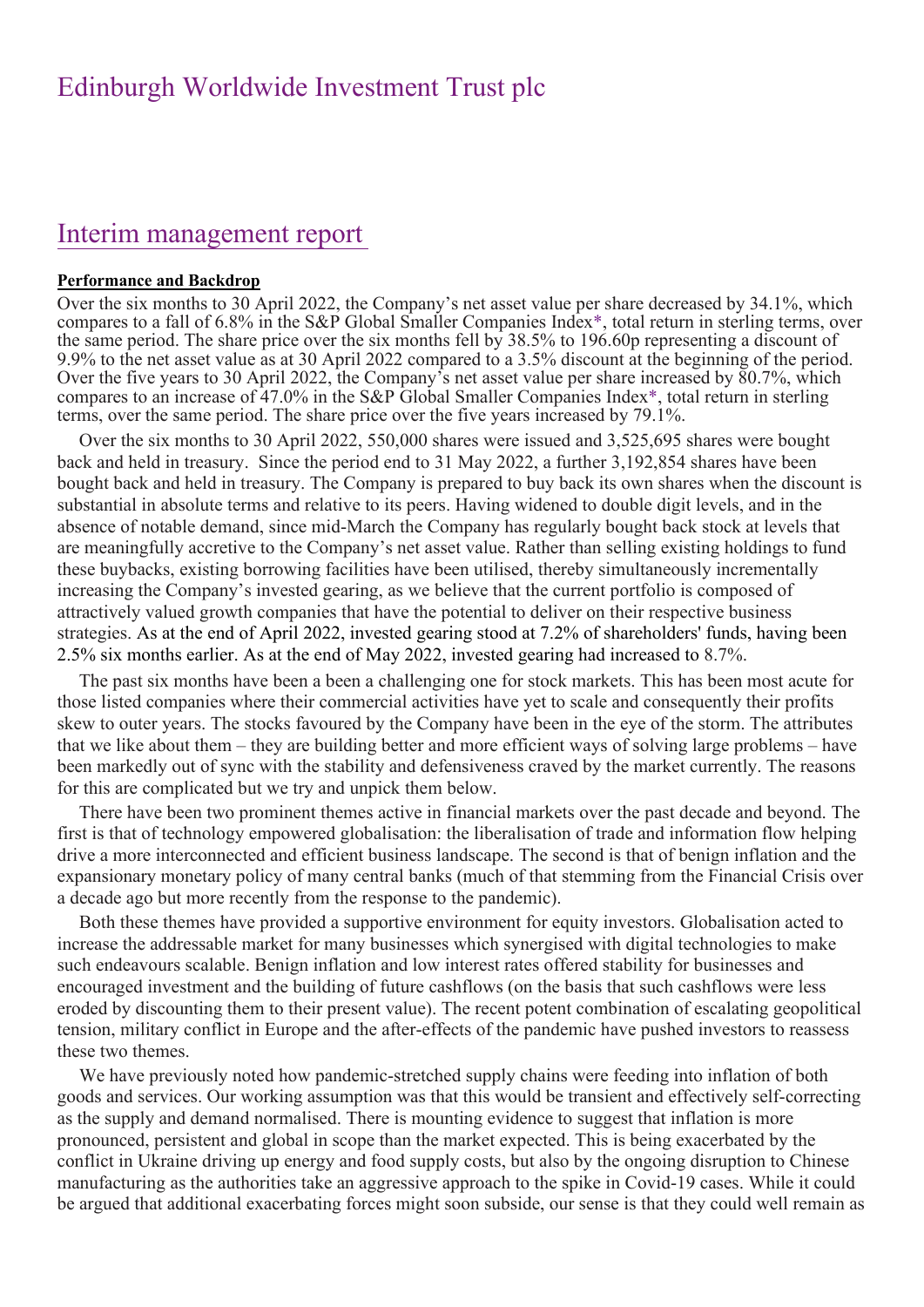pressure points into the future, not least because their impacts have secondary consequences that will take time to fully play through.

As inflation in many developed markets approaches double-digit annual percentage rates the stock market has begun to fret about how this will impact on consumption, wage growth, business confidence and whether it will push central banks into a belated 'cull inflation at all costs' series of aggressive interest rate rises. We are not economic forecasters, but neither do we feel we need to be to recognise that the next few years might well be one characterised by stubbornly elevated inflation, tempered consumption and more expensive borrowing costs. It's not an environment that we would choose but neither is it one that we feel especially troubled by. The clear lessons of the past century have demonstrated that technologies and the companies that harness them play the greatest role in shaping society and driving progress. The cycles that influence such developments share very little, if any overlap with the cycles that drive the economy, inflation or interest rates.

Additionally, when economic growth is scarce and inflation elevated, we believe there are two attributes that will help some companies emerge from this situation in a stronger position. First, companies achieving real growth driven by increased need and adoption of a differentiated product offering. Second, companies that both develop and exploit intrinsically more efficient ways of solving huge problems. The combination of these characteristics yields both the opportunity to grow, the pricing power to protect margins and the scalable cost base to improve them over time. In summary, companies that deliver better, cheaper and more efficient solutions should ultimately find the tougher current environment one where their relative attractions hold more sway given sufficient time. While companies such as Ocado and the freelance network Upwork are currently caught in the 'growth is out of fashion' narrative active in today's stock market, we think they represent great examples of businesses where the inflation and tight labour force dynamics work to their long-term structural advantage.

Escalating geopolitical tension has been evident for several years, most notably between the US and China regarding technology and intellectual property. Recently, a more philosophical axis of difference has come to the fore; one that pitches societies that operate around democratic principles against those of authoritarian control. The conflict in Ukraine, and the resulting response from many countries, is a tragic embodiment of this. Exploring this topic in detail is beyond this commentary, but we think the challenge to globalisation is real. Thirty plus years of taking down barriers to trade and driving efficient globally connected supply chains is not easy to unpick. The patterns of business and trade are too interconnected to suddenly move to a different model, even if that was the favoured outcome. But when it comes to how businesses think about allocating incremental capital, greater emphasis will be placed on the continuity of supply through more diversified supply chains and a degree of onshoring. Such efforts, while ultimately being more robust, will be additive to the inflationary pressures outlined above and would likely stimulate investment in much more automated and robotics-based processes to insulate corporate margins. We think this latter point is important as it hints at how technology and innovative solutions will likely become an even more prominent driver of business opportunity in a post-globalisation age.

Changes in the market backdrop are always going to be hard to predict and difficult for both investors and companies to digest. A pivot by stock markets towards defensive companies is perhaps not too surprising at a time of such flux. However, we find the aggressive derating of growth focused businesses too reactionary and blunt in its application. A rising interest rate environment will naturally have a mechanical flow through to valuations but, in our minds, the current aggressive sell off (including that since 30 April 2022) is more synonymous with growth being mistakenly viewed as an intrinsic fragility within a business. For companies where the growth potential largely sits outwith the influence of macro trends and geopolitics we find this both odd and short sighted, but ultimately a source of investment opportunity for the future.

Growth doesn't come for free. Companies must invest in both human and physical assets to enable it. Such a dynamic necessitates that those companies investing for future growth will have financial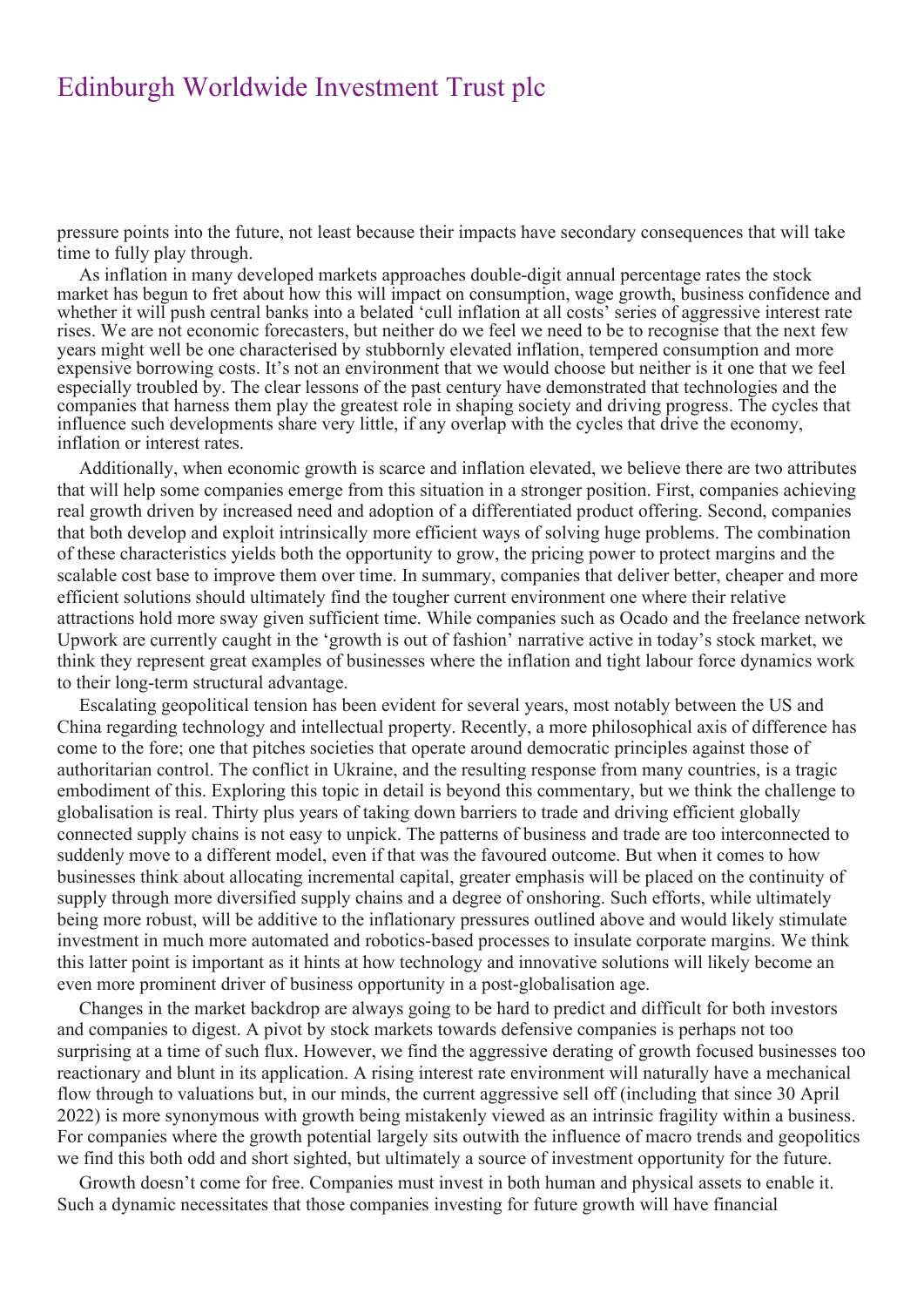characteristics that are immature regarding their ultimate potential. What's important to us isn't the snapshot of where a company currently sits along that journey. Rather, it's an assessment around a company having the capability and the means to progress along the spectrum of immaturity and realise its full potential. Despite the deterioration in the backdrop, we think this assessment holds very well for the vast majority of holdings in the portfolio. We sense that current valuations of many of the holdings imply an overly aggressive discounting of growth potential beyond that which could be considered near-term and highly visible. As stock pickers of companies where we are genuinely excited by what they might build over the coming decades, we think the current downward repricing of the long-term growth opportunity readily captures the near-term uncertainty and risk posed by the current environment.

### **Portfolio Update**

The recent reporting periods have given insights on how our holdings have performed as the worst of the pandemic subsides and businesses seek a return to normality. Most have navigated this transition well, perhaps most notably Tesla, but for some the disruption has had a lingering effect. We generally view such second order effects of the pandemic as unhelpful developments as opposed to thesis changing events, but with the stock market in an unforgiving mode any such disappointments have typically resulted in aggressive selloffs.

Chegg, the online education company, warned of reduced uptake of its study-aid subscription packages at the start of the academic year on account of reduced student enrolments and unfavourable course dynamics. We think these challenges are transitory but are monitoring whether students' attitudes towards further education (and perhaps exams) might have changed given the abundance of workplace opportunities that currently exist.

At US real estate portal Zillow, we saw the company make an unexpected about-turn on its Zillow Offers product in which it acted as the buyer to willing sellers of property. Poor execution and a backdrop of aggressive price increases in US house prices had made the predictability of the Zillow offering one that was difficult to scale. Zillow Offers had been the company's all-guns-blazing attempt to monetise the selling agent side of the housing transaction to complement the buy-side lead generation that the core marketplace of Zillow had established. Whilst we view its demise as disappointing (largely as we feel we never really got a proper read out on the experiment) we think many of the processes and workflows that it had built for the Zillow Offers product can now be monetised in other less capital-intensive ways and so we decided to retain our exposure.

Teladoc, a virtual healthcare provider, gave a disappointing update regarding competitive activity slowing its consumer-focused behavioural health segment. The bigger opportunity as we see it relates to Teladoc building out comprehensive virtual medical services for its employer and health plan customers. This is a long-term opportunity that Teladoc has been building towards through organic and acquisitive activity and one for which we remain enthusiastic.

Out of the 116 companies held, 19 stocks in the portfolio generated positive absolute returns in sterling terms over the six months to the end of April. Conversely, 35 stocks fell more than 50%. Such an extreme distribution of returns illustrates how growth stocks across the board have suffered in the current environment. Bright spots would include Pacira BioSciences, a provider of novel anaesthetics and pain management products, where a recovery in surgical procedures is synergising with the growing demand for non-opioid pain management. In the unlisted portion of the portfolio Akili, a therapeutically focused digital games designer, announced its intention to transition to public markets through a SPAC structure. With a significant commercial launch looming for its FDA-approved game for ADHD, the cash injection from this process gives the business significant firepower to drive awareness of its highly novel offering. SpaceX's launch and internet businesses continue to scale. Demand for crew, cargo, tourism and satellite missions over the last six months alone has seen their reusable rockets launching at a rate of one every week. Thanks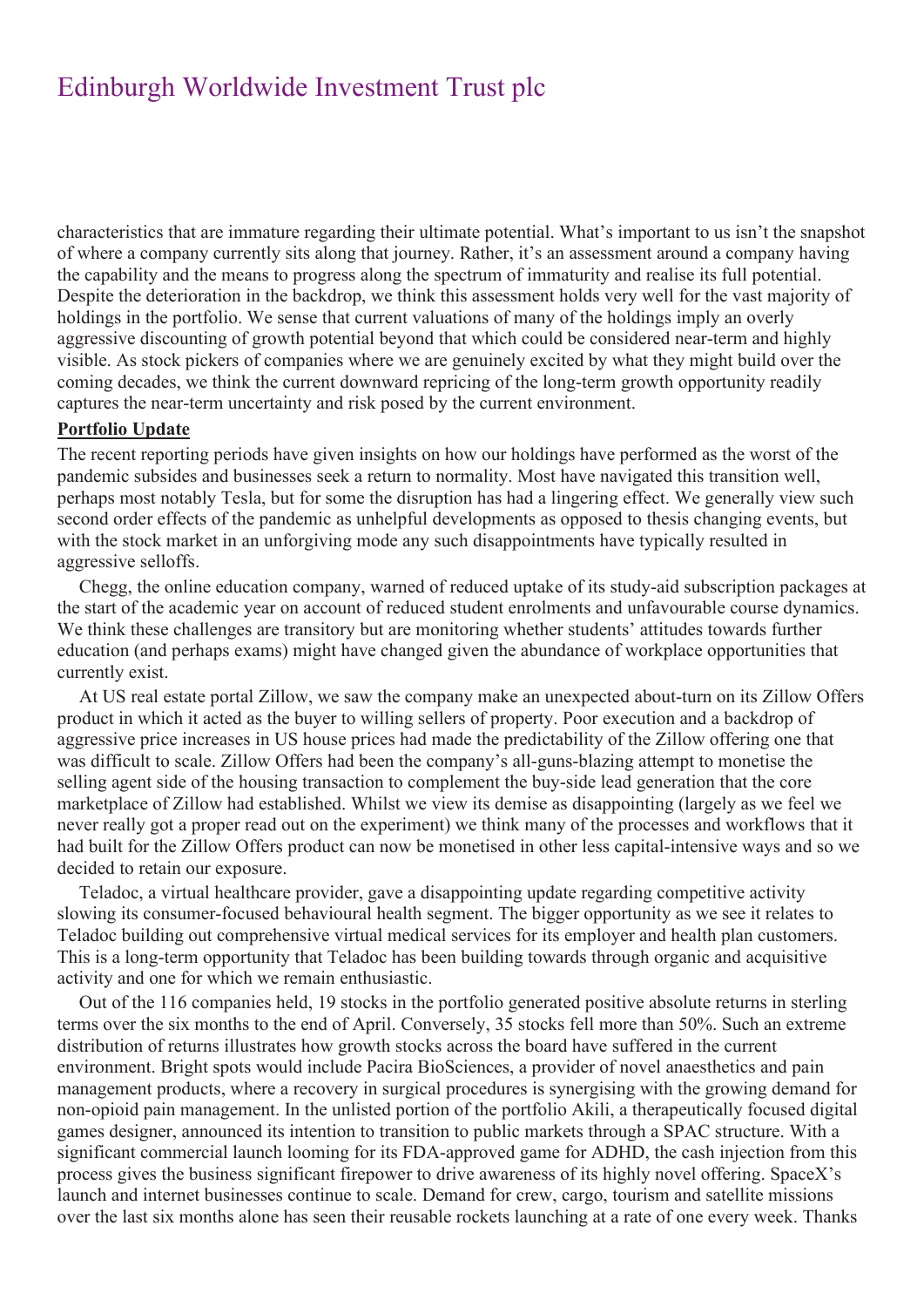to this unique capability, the company has also been able to place over 2,600 Starlink satellites in orbit, providing high-speed internet access to a rapidly growing user base of over a quarter million subscribers around the globe.

We acquired six new holdings over the six months, comprising four listed companies and two private companies.

The new positions in Schrödinger and AbCellera reflect the increased use of software to optimise the drug development process, thereby driving efficiency in both time and dollars spent. Schrödinger's software function is a structure prediction/optimisation tool based on codifying the fundamental rules of physical chemistry. It is used by small molecule drug designers to optimise candidate drug molecules to favour particular attributes (e.g. affinity, solubility bioavailability, half-life etc.). The predictive abilities of its software have found favour within the Pharmaceutical and Biotech industry (it's already used in some capacity by the top 20 drug development companies), and we see scope for this to grow as customers increase the breadth and number of licenses they take. As this unfolds, we see a route by which Schrödinger might carve out a key position as the operating/collaboration layer across drug development which could deliver even greater efficiency savings (traditional drug development is a highly siloed process with a low level of process integration). While the bulk of the current commercial efforts to date have been in selling software, Schrödinger also operates an in-house drug development programme which is beginning to yield some interesting clinical candidates of its own. Whilst clearly validating the power of its code this also opens potential routes for drug out-licensing.

AbCellera provides antibody discovery services for pharmaceutical and biotech partners. AbCellera improves the speed, and potentially the quality, of antibody discovery by leveraging its in-house technology, which consists of a proprietary immunisation method, single cell screening, bi-specific antibody engineering and supporting data and software. We believe that its technology is differentiated and valuable, which will allow the company to capture an increasing share of antibody development programmes. The antibody therapeutics market is large and growing and AbCellera monetises this through high-margin milestone and royalty payments.

Expensify is a leading provider of expense management software. Using software to automate expense management is far from novel and has been used by large companies for decades. However, incumbents have struggled to find a profitable and efficient way to provide software to smaller and medium sized businesses (SMBs). With a distinctive approach to selling and building its products, Expensify has been able to provide expense management software to the underserved SMB market. The size of the opportunity, the company's strong customer focus and the potential for the product to evolve further by adding additional functionality around billing, invoicing and payroll led us to participate in the company's IPO.

Progyny provide fertility benefits to employees on behalf of large companies in the US. The fertility market remains vastly underserved relative to the underlying demand: 1 in 8 heterosexual couples report fertility challenges and demand from LGBTQ and single parent families is also on the rise. The current lack of access to help is due to societal taboos around fertility along with the high cost of procedures, making them out of reach for many. Progyny's business is entirely focused on improving economic access to high quality fertility services which it achieves through a combination of intelligent plan design and human support, overlayed on a nationwide network of partner fertility clinics. Data suggests that Progyny's fertility outcomes are markedly better than industry averages. There remains a vast opportunity to grow its US client base, to develop additional fertility/parenthood-related services and to expand internationally with its growing number of multi-national corporate clients.

DNA Script is a private company offering enzymatic DNA-synthesis services for the growing synthetic-biology industry, where DNA is an important building-block. Competing DNA-synthesis approaches are based on long-established chemical methods that are nearing maximum optimisation.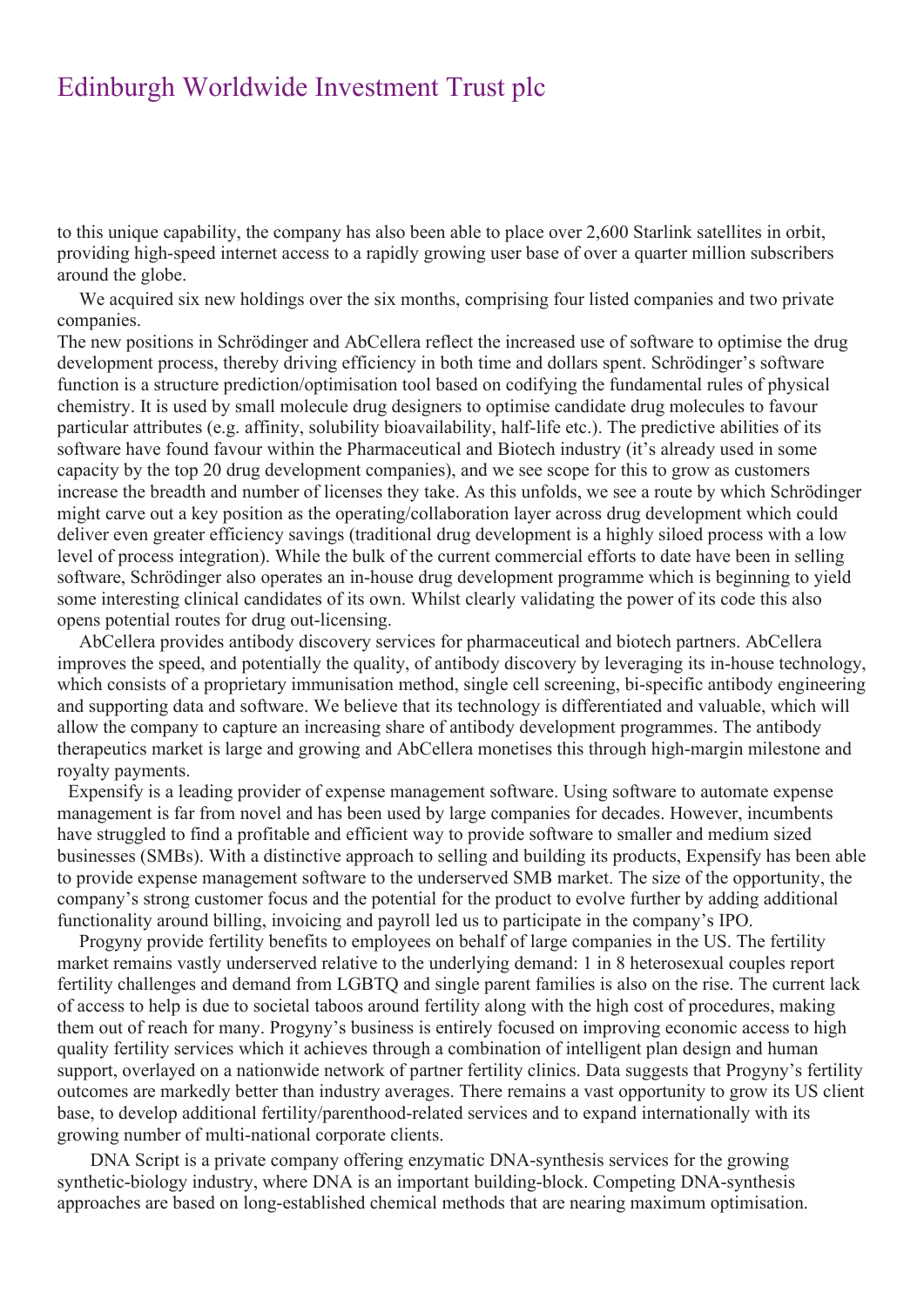Enzymatic DNA-synthesis has the potential to both increase the DNA-synthesis efficiency and to make the synthesis more sustainable. DNA Script is differentiated by being the first player to commercialise an enzymatic DNA printer (in the form of a benchtop instrument) and for specialising in the high-value/lowvolume modified-oligo segment that can be mission-critical for customers and thus represents a promising foothold for continued commercial traction.

BillionToOne is a private company that aims to make molecular diagnostics more accurate, efficient and accessible. The company has built an innovative technology platform consisting of a DNA molecular counter which has led to the commercialisation of the first single gene non-invasive pre-natal test (NIPT), redefining the accuracy with which pregnancy screening can be carried out. But the ambition of the company is far broader; it is attempting to build its existing pre-natal business and then expanding into oncology, with the long-term goal of tackling early cancer detection via liquid biopsy. We have been impressed by the company's progress to date, alongside the first principle thinking of the founding team.

New purchases were primarily funded through reductions to Tesla as the company is maturing. We also exited the nerve repair company AxoGen as we felt we had given sufficient time for the company to improve its commercial progress.

The principal risks and uncertainties facing the Company are set out in note 11.

*\* See disclaimer at the end of this announcement.*

*Total return information sourced from Refinitiv/Baillie Gifford and relevant underlying index providers. For a definition of terms see Glossary of Terms and Alternative Performance Measures (see note 12).*

*Past performance is not a guide to future performance.*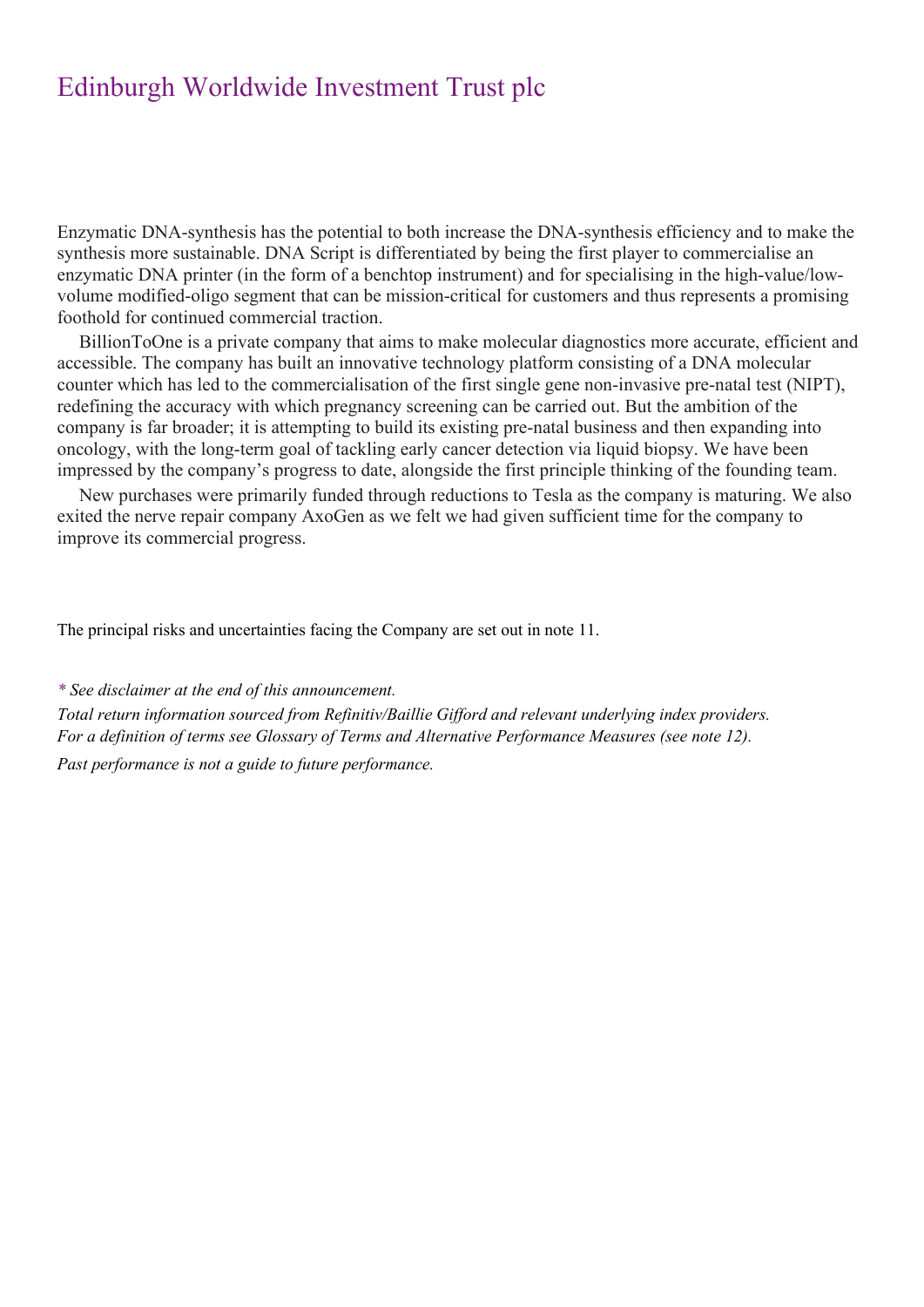## **Baillie Gifford Statement on Stewardship**

## **Reclaiming Activism for Long-Term Investors**

Baillie Gifford's over-arching ethos is that we are 'actual' investors. We have a responsibility to behave as supportive and constructively engaged long-term investors. We invest in companies at different stages in their evolution, across vastly different industries and geographies and we celebrate their uniqueness. Consequently, we are wary of prescriptive policies and rules, believing that these often run counter to thoughtful and beneficial corporate stewardship. Our approach favours a small number of simple principles which help shape our interactions with companies.

### **Our Stewardship Principles**

### **Prioritisation of Long-Term Value Creation**

We encourage company management and their boards to be ambitious and focus their investments on long-term value creation. We understand that it is easy for businesses to be influenced by short-sighted demands for profit maximisation but believe these often lead to sub-optimal long-term outcomes. We regard it as our responsibility to steer businesses away from destructive financial engineering towards activities that create genuine economic value over the long run. We are happy that our value will often be in supporting management when others do not.

### **A Constructive and Purposeful Board**

We believe that boards play a key role in supporting corporate success and representing the interests of minority shareholders. There is no fixed formula, but it is our expectation that boards have the resources, cognitive diversity and information they need to fulfil these responsibilities. We believe that a board works best when there is strong independent representation able to assist, advise and constructively test the thinking of management.

### **Long-term Focused Remuneration with Stretching Targets**

We look for remuneration policies that are simple, transparent and reward superior strategic and operational endeavour. We believe incentive schemes can be important in driving behaviour, and we encourage policies which create alignment with genuine long-term shareholders. We are accepting of significant pay-outs to executives if these are commensurate with outstanding long-run value creation, but plans should not reward mediocre outcomes. We think that performance hurdles should be skewed towards long-term results and that remuneration plans should be subject to shareholder approval.

### **Fair Treatment of Stakeholders**

We believe it is in the long-term interests of companies to maintain strong relationships with all stakeholders, treating employees, customers, suppliers, governments and regulators in a fair and transparent manner. We do not believe in one-size-fits-all governance and we recognise that different shareholder structures are appropriate for different businesses. However, regardless of structure, companies must always respect the rights of all equity owners.

### **Sustainable Business Practices**

We look for companies to act as responsible corporate citizens, working within the spirit and not just the letter of the laws and regulations that govern them. We believe that corporate success will only be sustained if a business's longrun impact on society and the environment is taken into account. Management and boards should therefore understand and regularly review this aspect of their activities, disclosing such information publicly alongside plans for ongoing improvement.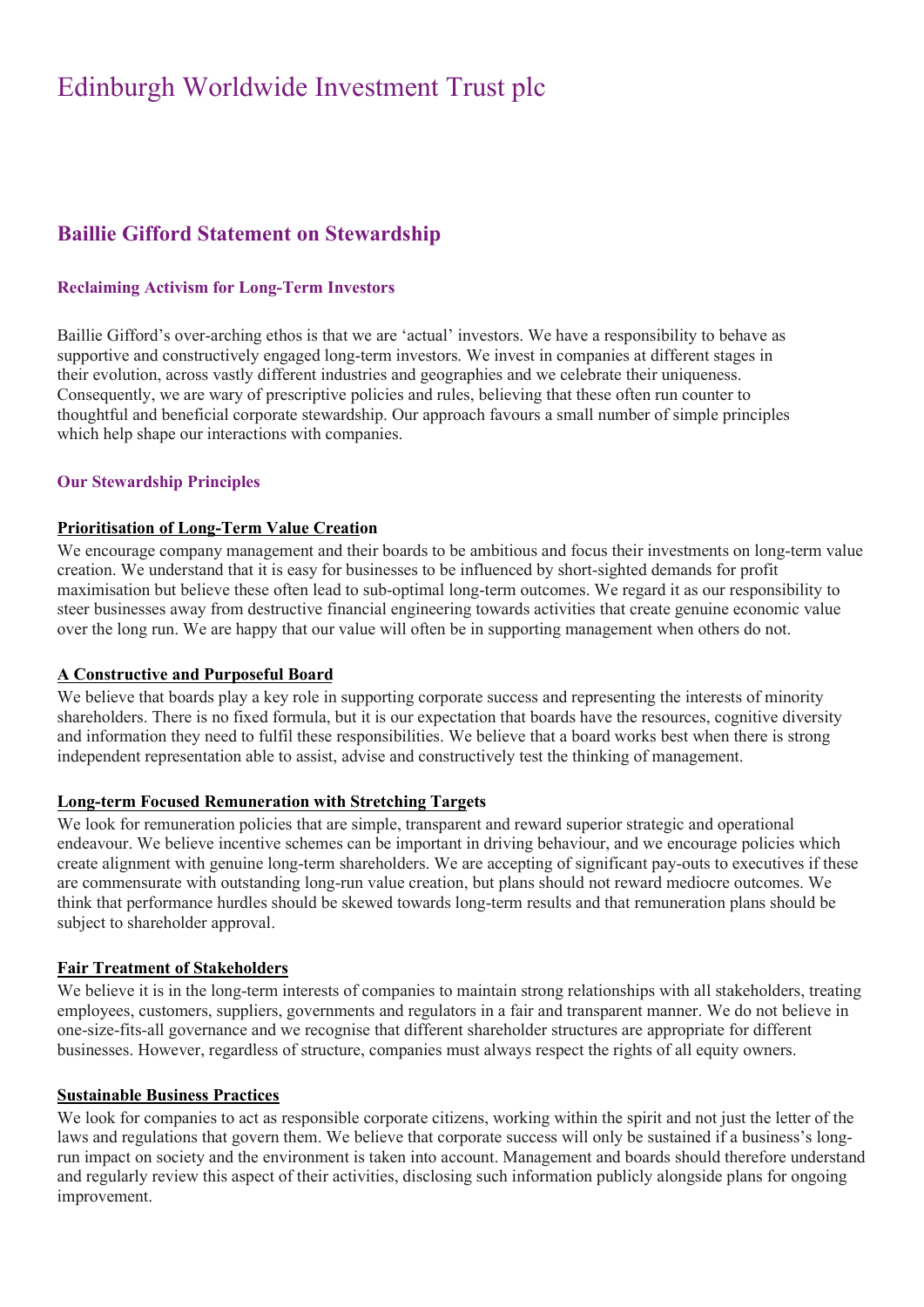# Income statement (unaudited)

|                                                    |                  | For the six months ended<br>30 April 2022 |                | For the six months ended<br>30 April 2021 |                          | For the year ended<br>31 October 2021 (audited) |                  |                  |                |
|----------------------------------------------------|------------------|-------------------------------------------|----------------|-------------------------------------------|--------------------------|-------------------------------------------------|------------------|------------------|----------------|
|                                                    | Revenue<br>£'000 | Capital<br>£'000                          | Total<br>£'000 | Revenue<br>£'000                          | Capital<br>£'000         | Total<br>£'000                                  | Revenue<br>£'000 | Capital<br>£'000 | Total<br>£'000 |
| Gains on sales of investments                      |                  | 42,613                                    | 42,613         | $\overline{\phantom{a}}$                  | 42,775                   | 42,775                                          |                  | 63,344           | 63,344         |
| Movements in investment holding<br>gains           | -                | (494, 803)                                | (494, 803)     | $\overline{\phantom{a}}$                  | 204,206                  | 204,206                                         |                  | 114,979          | 114,979        |
| Currency losses                                    |                  | (2,230)                                   | (2, 230)       | $\overline{\phantom{a}}$                  | (1,612)                  | (1,612)                                         |                  | (1,631)          | (1,631)        |
| Income from investments and<br>interest receivable | 490              |                                           | 490            | 386                                       |                          | 386                                             | 827              |                  | 827            |
| Investment management fee<br>(note 3)              | (685)            | (2,054)                                   | (2,739)        | (999)                                     | (2,996)                  | (3,995)                                         | (1,952)          | (5,857)          | (7,809)        |
| Other administrative expenses                      | (521)            |                                           | (521)          | (435)                                     | $\overline{\phantom{0}}$ | (435)                                           | (907)            |                  | (907)          |
| Net return before finance costs<br>and taxation    | (716)            | (456, 474)                                | (457, 190)     | (1,048)                                   | 242,373                  | 241,325                                         | (2,032)          | 170,835          | 168,803        |
| Finance costs of borrowings                        | (221)            | (662)                                     | (883)          | (109)                                     | (327)                    | (436)                                           | (340)            | (1,019)          | (1,359)        |
| Net return before taxation                         | (937)            | (457, 136)                                | (458,073)      | (1, 157)                                  | 242,046                  | 240,889                                         | (2, 372)         | 169,816          | 167,444        |
| Tax                                                | (23)             |                                           | (23)           | (24)                                      |                          | (24)                                            | (50)             |                  | (50)           |
| Net return after taxation                          | (960)            | (457, 136)                                | (458,096)      | (1, 181)                                  | 242,046                  | 240,865                                         | (2, 422)         | 169,816          | 167,394        |
| Net return per ordinary share<br>(note 4)          | (0.23p)          | (112.80p)                                 | (113.03p)      | (0.31p)                                   | 63.87p                   | 63.56p                                          | (0.62p)          | 43.37p           | 42.75p         |

The total column of this Statement represents the profit and loss account of the Company. The supplementary revenue and capital columns are prepared under guidance published by the Association of Investment Companies.

All revenue and capital items in this Statement derive from continuing operations.

A Statement of Comprehensive Income is not required as the Company does not have any other comprehensive income and the net return after taxation is both the profit and comprehensive income for the period.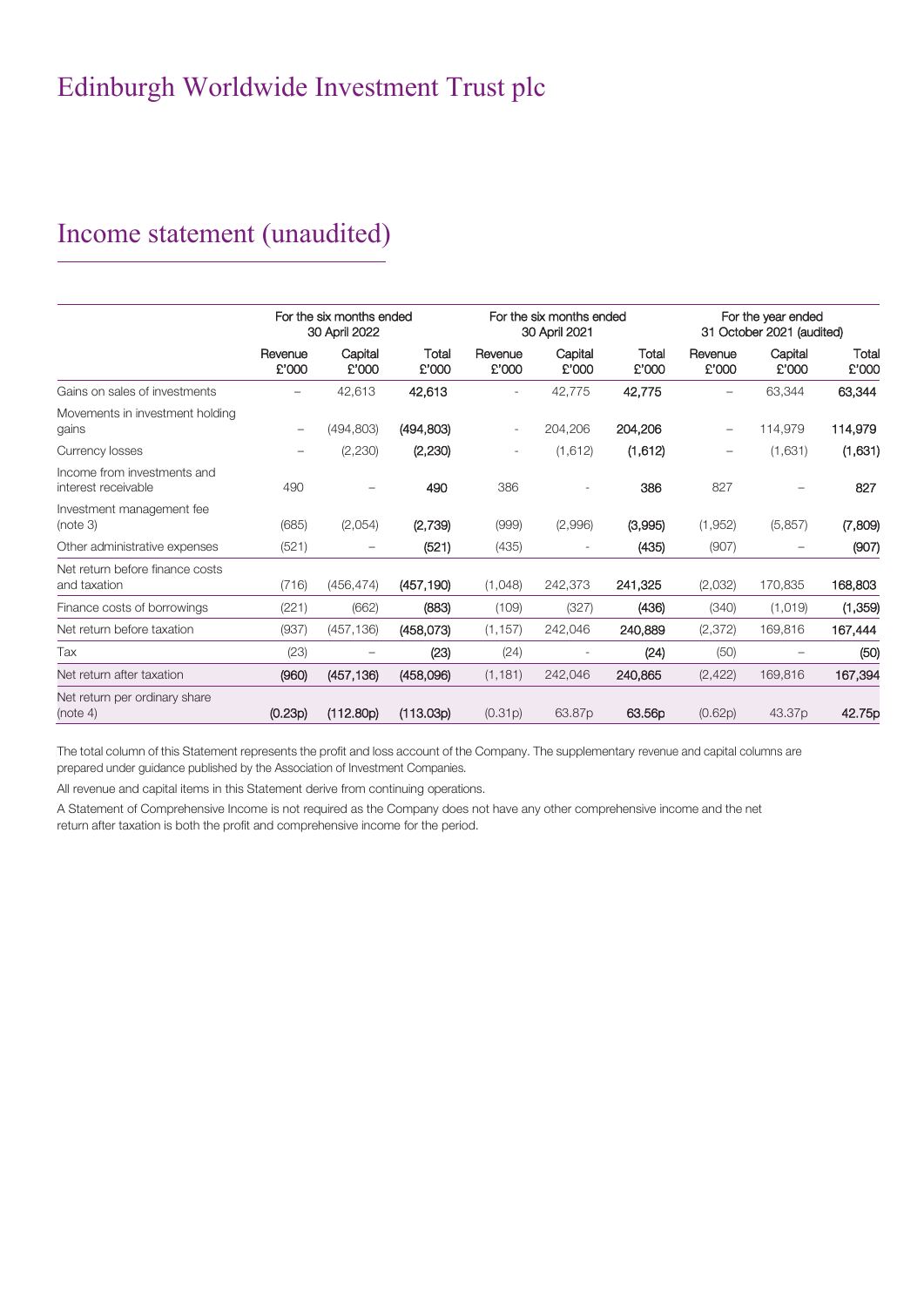# Balance sheet (unaudited)

|                                                                | At 30 April<br>2022 | At 31 October<br>2021 |
|----------------------------------------------------------------|---------------------|-----------------------|
|                                                                | £'000               | (audited)<br>£'000    |
| <b>Fixed assets</b>                                            |                     |                       |
| Investments held at fair value through profit or loss (note 6) | 942,544             | 1,376,365             |
| <b>Current assets</b>                                          |                     |                       |
| Debtors                                                        | 332                 | 322                   |
| Cash and cash equivalents                                      | 6,734               | 33,127                |
|                                                                | 7,066               | 33,449                |
| <b>Creditors</b>                                               |                     |                       |
| Amounts falling due within one year (note 7)                   | (72, 108)           | (68, 459)             |
| <b>Net current liabilities</b>                                 | (65,042)            | (35,010)              |
| <b>Net assets</b>                                              | 877,502             | 1,341,355             |
| <b>Capital and reserves</b>                                    |                     |                       |
| Share capital                                                  | 4,058               | 4.052                 |
| Share premium account                                          | 499,723             | 497,999               |
| Special reserve                                                | 35,220              | 35,220                |
| Capital reserve                                                | 343,574             | 808,197               |
| Revenue reserve                                                | (5,073)             | (4, 113)              |
| <b>Shareholders' funds</b>                                     | 877,502             | 1,341,355             |
| Net asset value per ordinary share                             | 218.16p             | 331.03p               |
| <b>Ordinary shares in issue (note 8)</b>                       | 402,228,000         | 405,203,695           |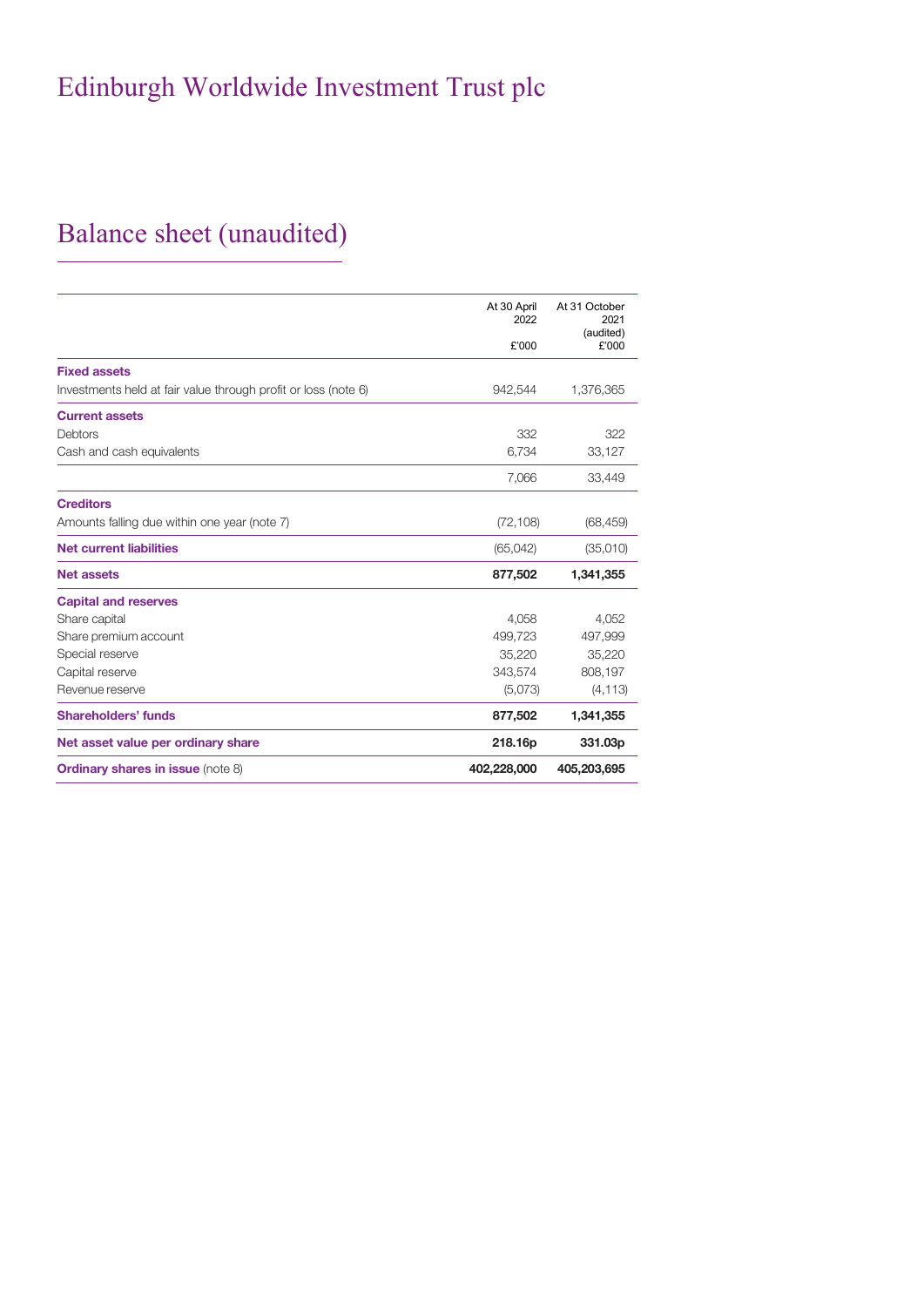# Statement of changes in equity (unaudited)

## For the six months ended 30 April 2022

|                                               | Share<br>capital<br>£'000 | Share<br>premium<br>account<br>£'000 | Special<br>reserve<br>£'000 | Capital<br>reserve<br>£'000 | Revenue<br>reserve<br>£'000 | Shareholders'<br>funds<br>£'000 |
|-----------------------------------------------|---------------------------|--------------------------------------|-----------------------------|-----------------------------|-----------------------------|---------------------------------|
| Shareholders' funds at 1 November 2021        | 4.052                     | 497,999                              | 35,220                      | 808.197                     | (4, 113)                    | 1,341,355                       |
| Ordinary shares issued/(bought back) (note 8) | 6                         | 1,724                                | $\qquad \qquad$             | (7, 487)                    | $\overline{\phantom{0}}$    | (5,757)                         |
| Net return after taxation                     | $\overline{\phantom{0}}$  | $\equiv$                             | $\qquad \qquad =$           | (457, 136)                  | (960)                       | (458,096)                       |
| Shareholders' funds at 30 April 2022          | 4.058                     | 499,723                              | 35,220                      | 343.574                     | (5,073)                     | 877,502                         |

#### For the six months ended 30 April 2021

|                                        | Share<br>capital<br>£'000 | Share<br>premium<br>account<br>£'000 | Special<br>reserve<br>£'000 | Capital<br>reserve<br>£'000 | Revenue<br>reserve<br>£'000 | Shareholders'<br>funds<br>£'000 |
|----------------------------------------|---------------------------|--------------------------------------|-----------------------------|-----------------------------|-----------------------------|---------------------------------|
| Shareholders' funds at 1 November 2020 | 3.543                     | 316,281                              | 35,220                      | 638,381                     | (1,691)                     | 991,734                         |
| Ordinary shares issued                 | 441                       | 159.343                              | -                           |                             | $\qquad \qquad -$           | 159,784                         |
| Net return after taxation              | $\overline{\phantom{0}}$  | $\equiv$                             | $\qquad \qquad -$           | 242,046                     | (1, 181)                    | 240,865                         |
| Shareholders' funds at 30 April 2021   | 3.984                     | 475.624                              | 35,220                      | 880,427                     | (2,872)                     | 1,392,383                       |

\* The Capital Reserve as at 30 April 2022 includes investment holding gains of £96,393,000 (30 April 2021 – gains of £680,424,000).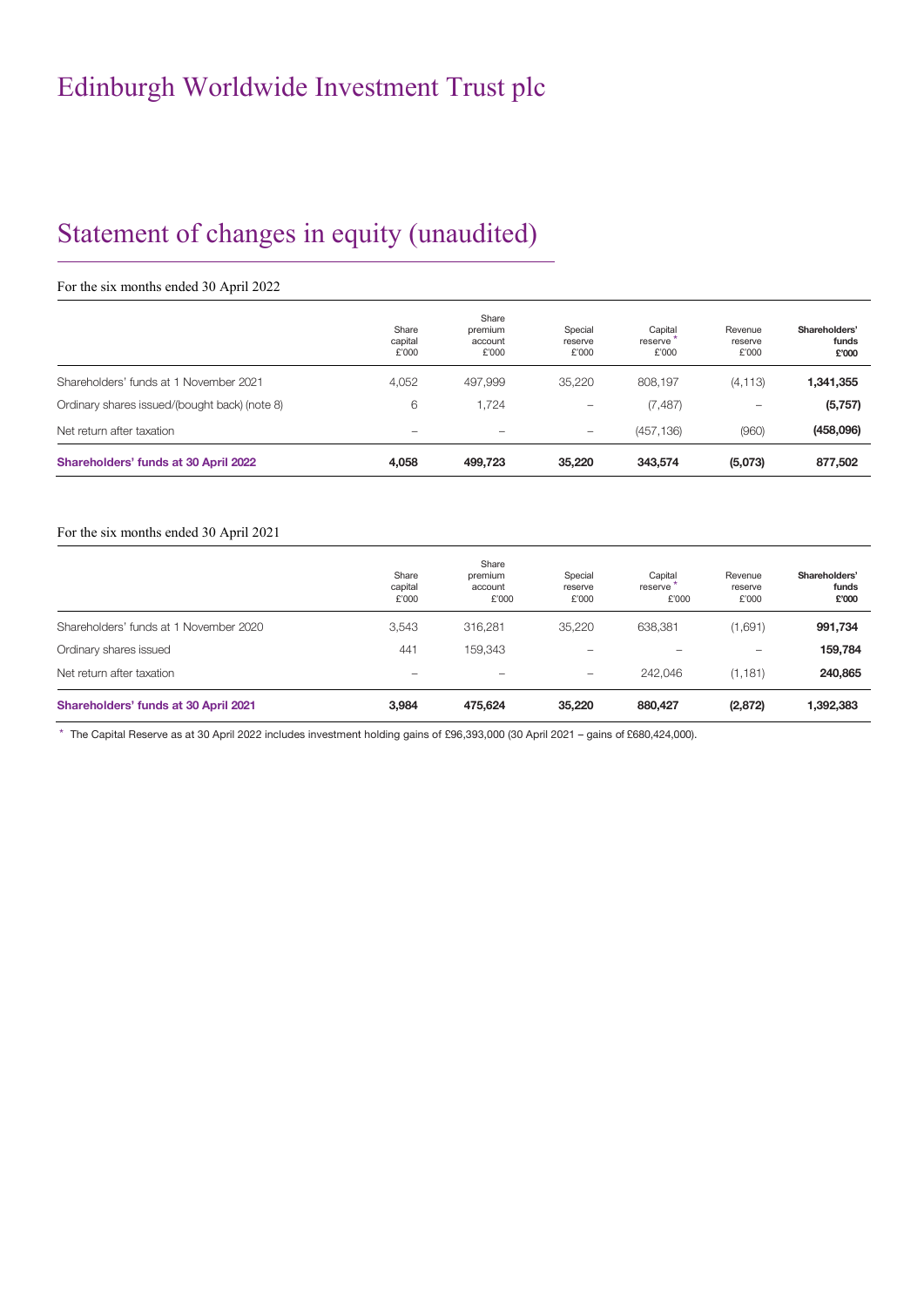## Condensed cash flow statement (unaudited)

| Cash and cash equivalents at end of period                             | 6.734                  | 76,684                 |
|------------------------------------------------------------------------|------------------------|------------------------|
| Cash and cash equivalents at start of period                           | 33,127                 | 40,894                 |
| (Decrease)/increase in cash and cash equivalents<br>Exchange movements | (27, 694)<br>1.301     | 39,388<br>(3,598)      |
| Net cash (outflow)/inflow from financing activities                    | (5, 108)               | 158,850                |
| Bank loans repaid                                                      | (135, 346)             | (141, 177)             |
| Bank loans drawn down                                                  | 135.346                | 141.177                |
| <b>Financing</b><br>Ordinary shares (bought back)/issued               | (5, 108)               | 158,850                |
| Net cash outflow from investing activities                             | (18,380)               | (115, 462)             |
| Net cash outflow from operating activities                             | (4,206)                | (4,000)                |
| Interest paid                                                          | (827)                  | (507)                  |
| Cash from operations*                                                  | (3,379)                | (3,493)                |
| Changes in debtors and creditors                                       | (589)                  | 574                    |
| Overseas withholding tax incurred                                      | (20)                   | (23)                   |
| Finance costs of borrowings                                            | 883                    | 436                    |
| Currency losses                                                        | 2.230                  | 1.612                  |
| Net losses/(gains) on investments                                      | 452,190                | (246, 981)             |
| Net return before taxation                                             | (458,073)              | 240,889                |
| <b>Cash flows from operating activities</b>                            |                        |                        |
|                                                                        | 30 April 2022<br>£'000 | 30 April 2021<br>£'000 |
|                                                                        | Six months to          | Six months to          |

\* Cash from operations includes dividends received in the period of £503,000 (30 April 2021 - £324,000).

† Cash and cash equivalents represent cash at bank and short term money market deposits repayable on demand.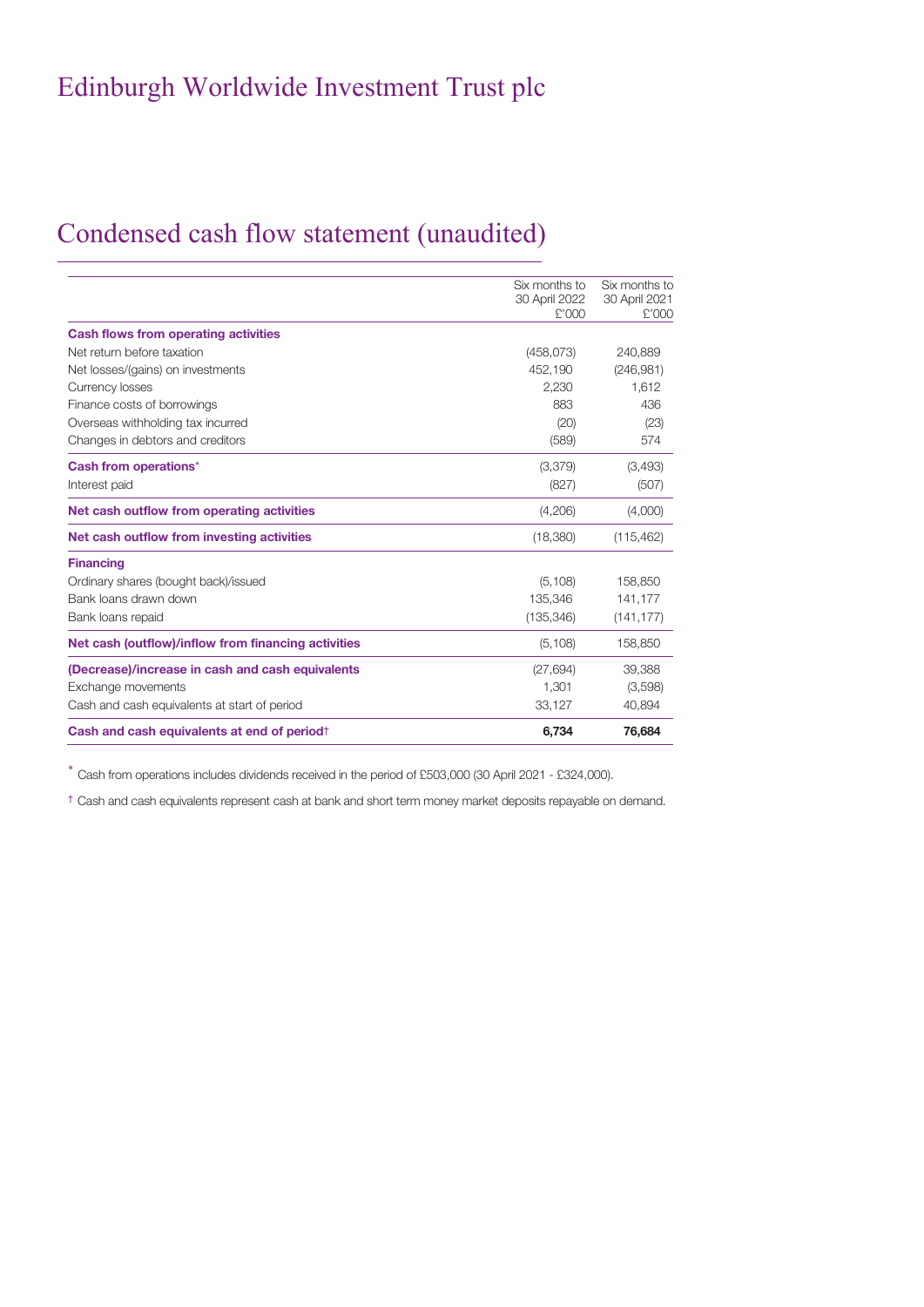## Performance of the Top 20 Holdings as at 30 April 2022 (unaudited)

|                                               |                                                                   |            |                |                                      | Performance <sup>+</sup> |               |
|-----------------------------------------------|-------------------------------------------------------------------|------------|----------------|--------------------------------------|--------------------------|---------------|
| Name                                          | <b>Business</b>                                                   | Country    | Value<br>£'000 | % of<br>total<br>assets <sup>*</sup> | Absolute<br>%            | Relative<br>% |
|                                               | Designs, manufactures and launches advanced                       |            |                |                                      |                          |               |
| Space Exploration Technologies <sup>1</sup> # | rockets and spacecraft                                            | <b>USA</b> | 48,706         | 5.1                                  | 28.1                     | 37.5          |
| Alnylam Pharmaceuticals                       | Drug developer focused on harnessing gene<br>silencing technology | <b>USA</b> | 42,642         | 4.5                                  | (8.7)                    | (2.0)         |
| PsiQuantum <sup>_u</sup> #                    | Developer of commercial quantum computing                         | <b>USA</b> | 33,681         | 3.5                                  | (0.1)                    | 7.2           |
| Ocado                                         | Online grocery retailer and technology provider                   | UK         | 30,008         | 3.2                                  | (48.8)                   | (45.1)        |
| Novocure                                      | Manufacturer of medical devices for cancer                        |            |                |                                      |                          |               |
|                                               | treatment                                                         | <b>USA</b> | 26,720         | 2.8                                  | (18.1)                   | (12.1)        |
| <b>MarketAxess</b>                            | Electronic bond trading platform                                  | <b>USA</b> | 23,487         | 2.5                                  | (29.4)                   | (24.2)        |
| <b>STAAR Surgical</b>                         | Ophthalmic implants for vision correction                         | <b>USA</b> | 22,893         | 2.4                                  | (47.3)                   | (43.4)        |
|                                               | Online freelancing and recruitment services                       |            |                |                                      |                          |               |
| Upwork                                        | platform                                                          | <b>USA</b> | 21,802         | 2.3                                  | (51.4)                   | (47.9)        |
| Zillow#                                       | US online real estate portal                                      | <b>USA</b> | 21,301         | 2.3                                  | (58.3)                   | (55.3)        |
| Akili Interactive Labs <sup>1</sup> #         | Digital medicine company                                          | <b>USA</b> | 20,415         | 2.1                                  | 72.4                     | 85.0          |
| Tesla                                         | Electric vehicles, autonomous driving and solar<br>energy         | <b>USA</b> | 20,254         | 2.1                                  | (15.3)                   | (9.1)         |
| Pacira BioSciences                            | Opioid free analgesics developer                                  | <b>USA</b> | 19,050         | 2.0                                  | 55.7                     | 67.1          |
| Oxford Nanopore Technologies <sup>®</sup>     | Novel DNA sequencing technology                                   | <b>UK</b>  | 17,240         | 1.8                                  | (45.1)                   | (41.1)        |
| Kingdee International Software                | Enterprise management software provider                           | China      | 16,883         | 1.8                                  | (31.3)                   | (26.2)        |
| Chegg                                         | Online educational company                                        | <b>USA</b> | 16,387         | 1.7                                  | (54.2)                   | (50.9)        |
| Genmab                                        | Antibody based drug development                                   | Denmark    | 15,599         | 1.6                                  | (13.5)                   | (7.2)         |
| Codexis                                       | Industrial and pharmaceutical enzyme developer                    | <b>USA</b> | 15,379         | 1.6                                  | (62.1)                   | (59.3)        |
| BlackLine                                     | Enterprise financial software provider                            | <b>USA</b> | 14,971         | 1.6                                  | (42.3)                   | (38.1)        |
| CyberArk Software                             | Cyber security solutions provider                                 | Israel     | 14,408         | 1.5                                  | (4.7)                    | 2.2           |
|                                               | Small unmanned aircraft and tactical missile                      |            |                |                                      |                          |               |
| AeroVironment                                 | systems                                                           | <b>USA</b> | 14,111         | 1.5                                  | (1.6)                    | 5.6           |
|                                               |                                                                   |            | 455,937        | 47.9                                 |                          |               |

\* Total assets before deduction of loans.

† Absolute and relative performance has been calculated on a total return basis over the period 1 November 2021 to 30 April 2022. Absolute performance is in sterling terms; relative performance is against S&P Global Small Cap Index (in sterling terms). Source: Baillie Gifford/StatPro and relevant underlying index providers. See disclaimer at the end of this announcement.

 $\frac{u}{c}$  Denotes unlisted security.

<sup>p</sup> Denotes security where majority of the holding was previously held in the portfolio as an unlisted security.

 $*$  More than one line of stock held. Holding information represents the aggregate of all lines of stock.

Past performance is not a guide to future performance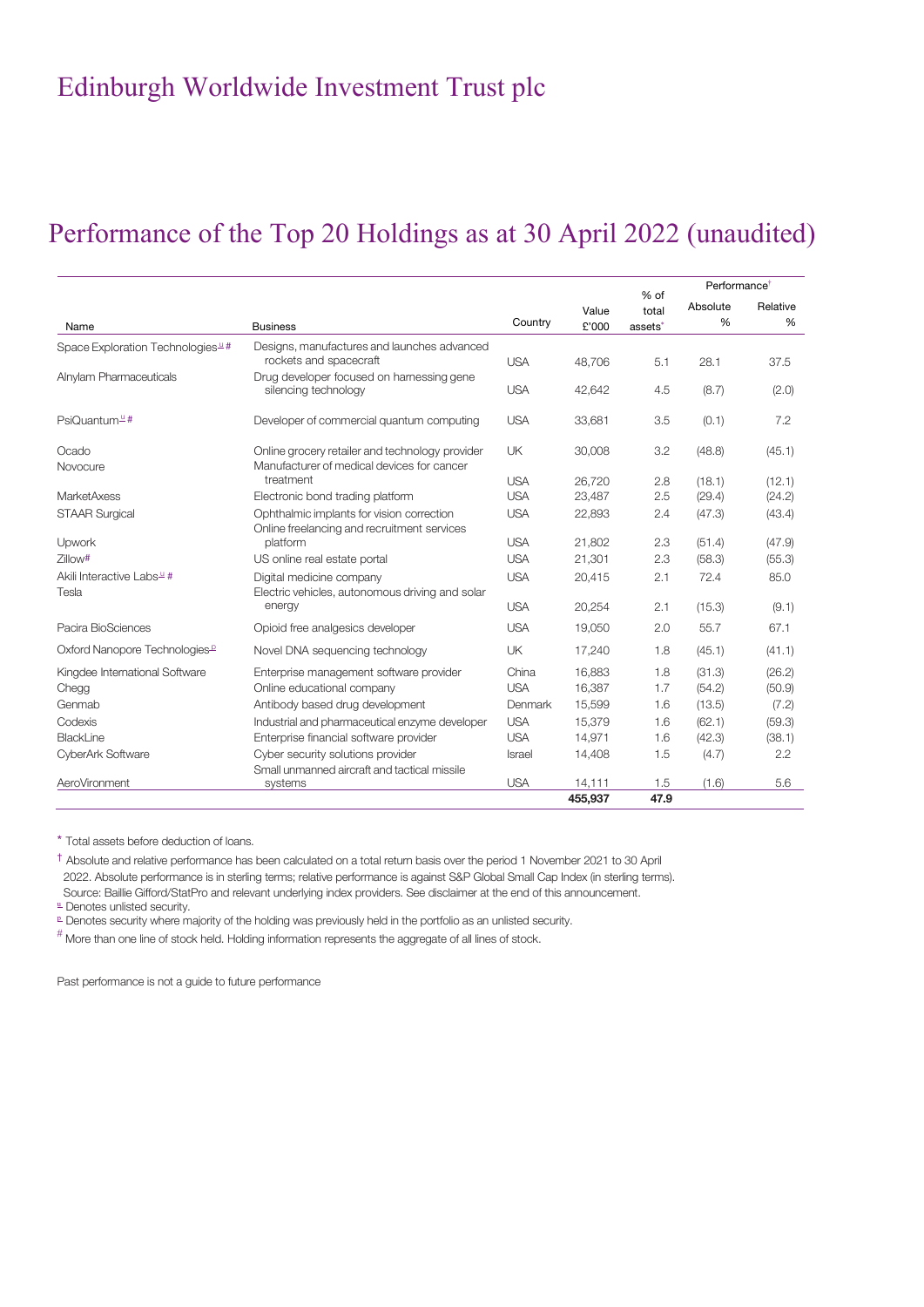# List of Investments as at 30 April 2022 (unaudited)

|                                                                  |                                                                    |            | Value  | $%$ of<br>total |
|------------------------------------------------------------------|--------------------------------------------------------------------|------------|--------|-----------------|
| Name<br>Space Exploration Technologies Series N                  | <b>Business</b>                                                    | Country    | £'000  | assets*         |
| Preferred "<br>Space Exploration Technologies Series J           | Designs, manufactures and launches advanced rockets and spacecraft | <b>USA</b> | 27,915 | 2.9             |
| Preferred L<br>Space Exploration Technologies Series K           | Designs, manufactures and launches advanced rockets and spacecraft | <b>USA</b> | 12,663 | 1.3             |
| Preferred <sup>1</sup><br>Space Exploration Technologies Class A | Designs, manufactures and launches advanced rockets and spacecraft | <b>USA</b> | 5,773  | 0.6             |
| Common L                                                         | Designs, manufactures and launches advanced rockets and spacecraft | <b>USA</b> | 1,800  | 0.2             |
| Space Exploration Technologies Class C<br>Common "               | Designs, manufactures and launches advanced rockets and spacecraft | <b>USA</b> | 555    | 0.1             |
|                                                                  |                                                                    |            | 48,706 | 5.1             |
| Alnylam Pharmaceuticals                                          | Drug developer focussed on harnessing gene silencing technology    | <b>USA</b> | 42,642 | 4.5             |
| PsiQuantum Series C Preferred <sup>14</sup>                      | Developer of commercial quantum computing                          | <b>USA</b> | 20,058 | 2.1             |
| PsiQuantum Series D Preferred L                                  | Developer of commercial quantum computing                          | <b>USA</b> | 13,623 | 1.4             |
|                                                                  |                                                                    |            | 33,681 | 3.5             |
| Ocado                                                            | Online grocery retailer and technology provider                    | UK         | 30,008 | 3.2             |
| Novocure                                                         | Manufacturer of medical devices for cancer treatment               | <b>USA</b> | 26,720 | 2.8             |
| <b>MarketAxess</b>                                               | Electronic bond trading platform                                   | <b>USA</b> | 23,487 | 2.5             |
| <b>STAAR Surgical</b>                                            | Ophthalmic implants for vision correction                          | <b>USA</b> | 22,893 | 2.4             |
| Upwork                                                           | Online freelancing and recruitment services platform               | <b>USA</b> | 21,802 | 2.3             |
| Zillow Class C                                                   | US online real estate portal                                       | <b>USA</b> | 18,504 | 2.0             |
| <b>Zillow Class A</b>                                            | US online real estate portal                                       | <b>USA</b> | 2,797  | 0.3             |
|                                                                  |                                                                    |            | 21,301 | 2.3             |
| Akili Interactive Labs Series D Preferred L                      | Digital medicine company                                           | <b>USA</b> | 16,408 | 1.7             |
| Akili Interactive Labs Series C Preferred L                      | Digital medicine company                                           | <b>USA</b> | 4,007  | 0.4             |
|                                                                  |                                                                    |            | 20,415 | 2.1             |
| Tesla                                                            | Electric vehicles, autonomous driving and solar energy             | <b>USA</b> | 20,254 | 2.1             |
| Pacira BioSciences                                               | Opioid free analgesics developer                                   | <b>USA</b> | 19,050 | 2.0             |
| Oxford Nanopore Technologies <sup>F</sup>                        | Novel DNA sequencing technology                                    | UK         | 17,240 | 1.8             |
| Kingdee International Software                                   | Enterprise management software provider                            | China      | 16,883 | 1.8             |
| Chegg                                                            | Online educational company                                         | <b>USA</b> | 16,387 | 1.7             |
| Genmab                                                           | Antibody based drug development                                    | Denmark    | 15,599 | 1.6             |
| Codexis                                                          | Industrial and pharmaceutical enzyme developer                     | <b>USA</b> | 15,379 | 1.6             |
| BlackLine                                                        | Enterprise financial software provider                             | <b>USA</b> | 14,971 | 1.6             |
| CyberArk Software                                                | Cyber security solutions provider                                  | Israel     | 14,408 | 1.5             |
| AeroVironment                                                    | Small unmanned aircraft and tactical missile systems               | <b>USA</b> | 14,111 | 1.5             |
| Ceres Power Holding                                              | Developer of fuel cells                                            | UK         | 14,072 | 1.5             |
| Sprout Social                                                    | Cloud based software for social media management                   | <b>USA</b> | 11,993 | 1.3             |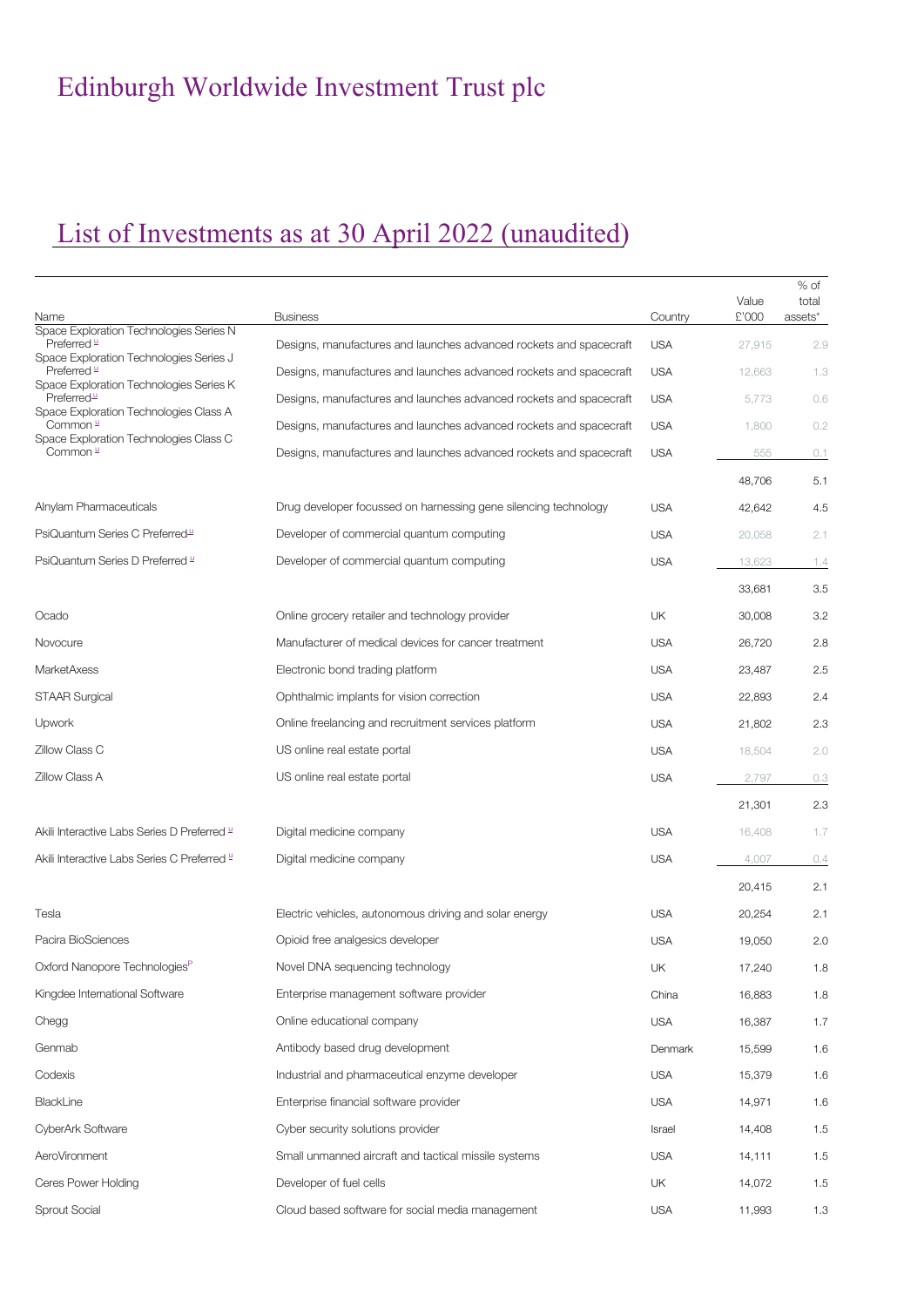| Axon Enterprise                                                     | Law enforcement equipment and software provider                 | <b>USA</b>  | 11,816 | 1.2     |
|---------------------------------------------------------------------|-----------------------------------------------------------------|-------------|--------|---------|
| <b>ITM Power</b>                                                    | Hydrogen energy solutions manufacturer                          | UK          |        | 1.2     |
| Xero                                                                | Cloud based accounting software for small and medium-sized      |             | 11,544 |         |
|                                                                     | enterprises                                                     | New Zealand | 11,427 | 1.2     |
| Tandem Diabetes Care                                                | Manufacturer of insulin pumps for diabetic patients             | <b>USA</b>  | 11,390 | 1.2     |
| <b>Exact Sciences</b>                                               | Non-invasive molecular tests for early cancer detection         | <b>USA</b>  | 11,299 | 1.2     |
| Appian                                                              | Enterprise software developer                                   | <b>USA</b>  | 11,012 | 1.2     |
| QuantumScape                                                        | Solid-state batteries for electric vehicles                     | <b>USA</b>  | 10.875 | 1.1     |
| ShockWave Medical                                                   | Medical devices manufacturer                                    | <b>USA</b>  | 10,339 | 1.1     |
| Epic Games "                                                        | Video game platform and software developer                      | <b>USA</b>  | 10,306 | 1.1     |
| Zai Lab                                                             | Chinese bio-pharmaceutical development and distribution company | China       | 10,253 | 1.1     |
| Relativity Space Series D Preferred L                               | 3D printing and aerospace launch company                        | <b>USA</b>  | 6,495  | 0.7     |
| Relativity Space Series E Preferred L                               | 3D printing and aerospace launch company                        | <b>USA</b>  | 3,546  | 0.4     |
|                                                                     |                                                                 |             | 10,041 | 1.1     |
| MonotaRO                                                            | Online business supplies                                        | Japan       | 9,666  | 1.0     |
| Trupanion                                                           | Pet health insurance provider                                   | <b>USA</b>  | 9,392  | 1.0     |
| Astranis Space Technologies Series C<br>Preferred L                 | Communication satellite manufacturing and operation             | <b>USA</b>  | 9,366  | 1.0     |
| Shine Technologies (Illuminated Holdings)<br>Series C-5 Preferred " | Medical radioisotope production                                 | <b>USA</b>  | 9,133  | 1.0     |
| PureTech Health                                                     | IP commercialisation focused on healthcare                      | UK          | 8,631  | 0.9     |
| Teladoc                                                             | Telemedicine services provider                                  | <b>USA</b>  | 7,990  | 0.8     |
| Zuora                                                               | Enterprise sales management software                            | <b>USA</b>  | 7,569  | 0.8     |
| Temenos Group                                                       | Banking software provider                                       | Switzerland | 7,451  | 0.8     |
| LendingTree                                                         | Online consumer finance marketplace                             | <b>USA</b>  | 7,414  | 0.8     |
| LiveRamp                                                            | Marketing technology company                                    | <b>USA</b>  | 7,356  | 0.8     |
| M3                                                                  | Online medical database                                         | Japan       | 7,233  | 0.8     |
| Splunk                                                              | Data diagnostics                                                | <b>USA</b>  | 7,178  | 0.8     |
| Snyk Series F Preferred L                                           | Security software                                               | UK          | 4,539  | 0.5     |
| Snyk Ordinary Shares "                                              | Security software                                               | UK          | 2,632  | 0.3     |
|                                                                     |                                                                 |             | 7,171  | 0.8     |
| Cardlytics                                                          | Digital advertising platform                                    | <b>USA</b>  | 7,161  | $0.8\,$ |
| Avacta Group                                                        | Affinity based diagnostic reagents and therapeutics             | UK          | 6,985  | 0.7     |
| Graphcore Series D2 Preferred "                                     | Specialised processor chips for machine learning applications   | UK          | 5,254  | 0.6     |
| Graphcore Series E Preferred L                                      | Specialised processor chips for machine learning applications   | UK          | 1,675  | 0.2     |
|                                                                     |                                                                 |             | 6,929  | 0.8     |
| Lightning Labs Series B<br>Preferred "                              | Lightning software that enables users to send and receive money | <b>USA</b>  | 6,905  | 0.7     |
| JFrog                                                               | Software development tools and management                       | Israel      | 6,880  | 0.7     |
| <b>IPG Photonics</b>                                                | High-power fibre lasers                                         | <b>USA</b>  | 6,798  | 0.7     |
| Progyny                                                             | Fertility benefits management company                           | <b>USA</b>  | 6,680  | 0.7     |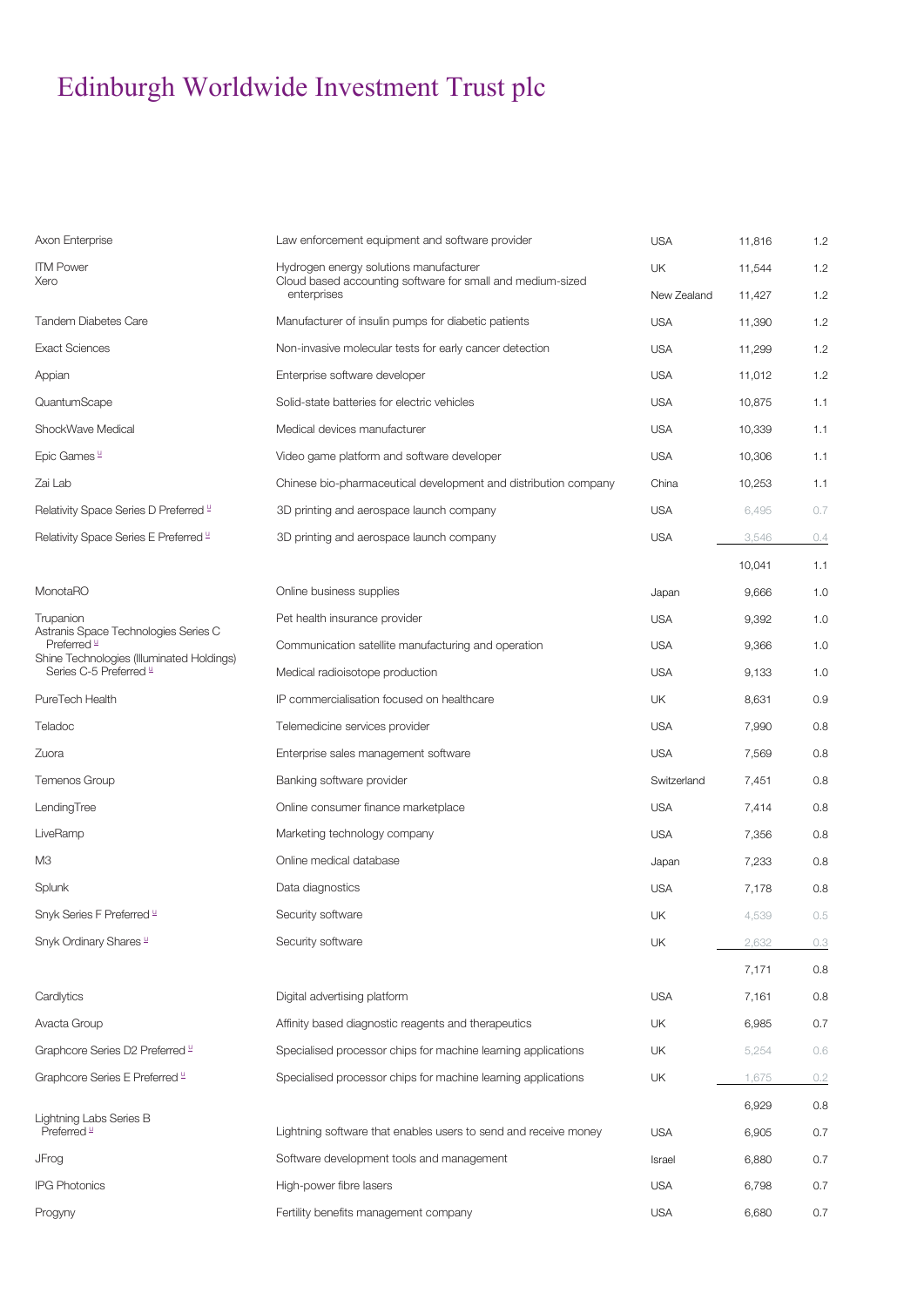| Ambarella                                                   | Video compression and image processing semiconductors                                                          | <b>USA</b>  | 6,379 | 0.7  |
|-------------------------------------------------------------|----------------------------------------------------------------------------------------------------------------|-------------|-------|------|
| DNA Script Series C Preferred L                             | Synthetic DNA fabricator                                                                                       | France      | 6,358 | 0.7  |
| Schrödinger                                                 | Drug discovery and simulation software<br>Clinical stage biotechnology company focusing on autoimmune and      |             | 6,320 | 0.7  |
| Galapagos                                                   | fibrosis diseases                                                                                              | Belgium     | 6,311 | 0.7  |
| <b>InfoMart</b>                                             | Online platform for restaurant supplies                                                                        | Japan       | 6,259 | 0.7  |
| Renishaw                                                    | Measurement and calibration equipment                                                                          | UK          | 5,978 | 0.6  |
| Adaptimmune Therapeutics ADR                                | Cell therapies for cancer treatment                                                                            | UK          | 5,883 | 0.6  |
| Genus                                                       | Livestock breeding and technology services                                                                     | UK          | 5,843 | 0.6  |
| Reaction Engines "                                          | Advanced heat exchange company                                                                                 | UK          | 5,750 | 0.6  |
| Abcellera Biologics                                         | Antibody design and development company                                                                        | Canada      | 5,621 | 0.6  |
| Sensirion Holding                                           | Manufacturer of gas and flow sensors                                                                           | Switzerland | 5,447 | 0.6  |
| Wayfair                                                     | Online furniture and homeware retailer                                                                         | <b>USA</b>  | 5,329 | 0.6  |
| <b>SEEK</b>                                                 | Online recruitment portal                                                                                      | Australia   | 5,230 | 0.6  |
| Oxford Instruments                                          | Advanced instrumentation and equipment provider                                                                | UK          | 5,200 | 0.5  |
| iRobot                                                      | Consumer robotics and connected devices                                                                        | <b>USA</b>  | 5,177 | 0.5  |
| Everbridge                                                  | Critical event management software provider                                                                    | <b>USA</b>  | 5,096 | 0.5  |
| Q2 Holdings<br>llika                                        | Cloud based virtual banking solutions provider<br>Discovery and development of novel materials for mass market | <b>USA</b>  | 5,032 | 0.5  |
|                                                             | applications                                                                                                   | UK          | 4,869 | 0.5  |
| IP Group                                                    | Intellectual property commercialisation                                                                        | <b>UK</b>   | 4,565 | 0.5  |
| LivePerson                                                  | Messaging tools for business and customer interactions                                                         | <b>USA</b>  | 4,466 | 0.5  |
| BillionToOne Series C Preferred L                           | Pre-natal diagnostics                                                                                          | <b>USA</b>  | 4,289 | 0.5  |
| Expensify                                                   | Expense management software                                                                                    | <b>USA</b>  | 4,288 | 0.5  |
| Rightmove                                                   | UK online property portal                                                                                      | UK          | 4,266 | 0.5  |
| <b>KSQ Therapeutics Series C</b><br>Preferred <sup>14</sup> | Biotechnology target identification company                                                                    | <b>USA</b>  | 4,194 | 0.4  |
| Quanterix<br>Sutro Biopharma                                | Ultra-sensitive protein analysers<br>Biotechnology company focused on next generation protein                  | <b>USA</b>  | 3,708 | 0.4  |
|                                                             | therapeutics                                                                                                   | <b>USA</b>  | 3.594 | 0.4  |
| American Superconductor                                     | Designs and manufactures power systems and superconducting wire                                                | <b>USA</b>  | 3,260 | 0.3  |
| Digimarc                                                    | Digital watermarking technology provider                                                                       | <b>USA</b>  | 3,188 | 0.3  |
| freee K.K.                                                  | Cloud based accounting software for small and medium-size enterprises                                          | Japan       | 3,061 | 0.3  |
| C4X Discovery Holdings                                      | Rational drug design and optimisation                                                                          | UK          | 2,446 | 0.3  |
| C4X Discovery Warrants                                      | Software to aid drug design                                                                                    | UK          | 236   | <0.1 |
|                                                             |                                                                                                                |             | 2,682 | 0.3  |
| EverQuote                                                   | Online marketplace for buying insurance                                                                        | <b>USA</b>  | 2,556 | 0.3  |
| PeptiDream                                                  | Peptide based drug discovery platform                                                                          | Japan       | 2,477 | 0.3  |
| <b>CEVA</b>                                                 | Licenses IP to the semiconductor industry                                                                      | <b>USA</b>  | 2,381 | 0.3  |
| Victrex                                                     | High-performance thermo-plastics                                                                               | UK          | 2,324 | 0.2  |
| Nanobiotix ADR                                              | Nanomedicine company focused on cancer radiotherapy                                                            | France      | 2,318 | 0.2  |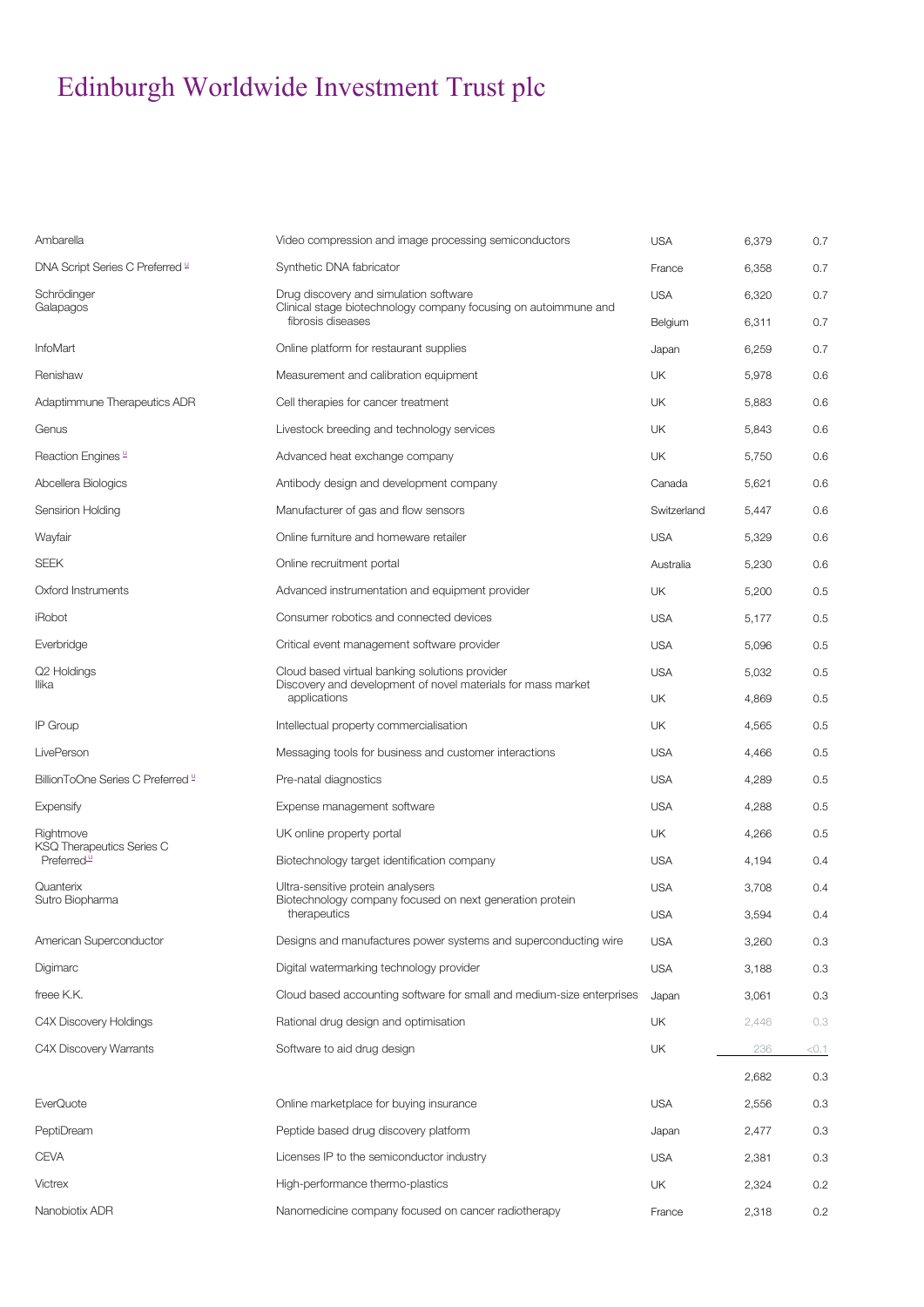| Total assets                                                                  |                                                                        |            | 947,188 | 100   |
|-------------------------------------------------------------------------------|------------------------------------------------------------------------|------------|---------|-------|
| Net liquid assets                                                             |                                                                        |            | 4,644   | 0.5   |
| <b>Total Investments</b>                                                      |                                                                        |            | 942,544 | 99.5  |
| China Lumena New Materials <sup>S</sup>                                       | Mines, processes and manufactures natural thenardite products          | China      | 0       | 0.0   |
| Velocys                                                                       | Gas to liquid technology                                               | UK         | 10      | < 0.1 |
| Xeros Technology Group                                                        | Polymer technology company with laundry and textile applications       | UK         | 19      | < 0.1 |
| <b>Tissue Regenix</b>                                                         | Regenerative medicine technology provider                              | UK         | 83      | < 0.1 |
| Angelalign Technology                                                         | Medical devices manufacturer                                           | China      | 100     | < 0.1 |
| Rubius Therapeutics                                                           | Developer of novel therapies using engineered red blood cells          | <b>USA</b> | 202     | < 0.1 |
| Unity Biotechnology                                                           | Biotechnology company seeking to develop anti ageing therapies         | <b>USA</b> | 247     | < 0.1 |
| Summit Therapeutics                                                           | Developer of novel antibiotics                                         | <b>USA</b> | 270     | < 0.1 |
| Ricardo                                                                       | Engineering services provider                                          | UK         | 450     | < 0.1 |
| Tabula Rasa HealthCare                                                        | Cloud-based healthcare software developer                              | <b>USA</b> | 638     | 0.1   |
| NuCana SPN ADR                                                                | Next generation chemotherapy developer                                 | UK         | 691     | 0.1   |
| Cellectis                                                                     | Genetic engineering for cell based therapies                           | France     | 693     | 0.1   |
|                                                                               |                                                                        |            | 706     | 0.1   |
| 4D Pharma Warrants L                                                          | Microbiome biology therapeutics                                        | UK         | $\circ$ | 0.0   |
| 4D Pharma <sup>11</sup>                                                       | Microbiome biology therapeutics                                        | UK         | 706     | 0.1   |
| Berkeley Lights                                                               | Biotechnology tools focused on cell characterisation                   | <b>USA</b> | 977     | 0.1   |
| Adicet Bio (formerly resTORbio)                                               | Biotechnology company focused on age related disorders                 | <b>USA</b> | 1,036   | 0.1   |
| Spire Global *                                                                | Satellite powered data collection and analysis company                 | <b>USA</b> | 1,131   | 0.1   |
| Catapult Group International                                                  | Analytics and data collection technology for sports teams and athletes | Australia  | 1,196   | 0.1   |
| New Horizon Health                                                            | Cancer screening company                                               | China      | 1,214   | 0.1   |
|                                                                               |                                                                        |            | 1,410   | 0.1   |
| Chinook Therapeutics (formerly Aduro<br>Biotechnology) CVR Line <sup>14</sup> | Immunotherapy drug development                                         | <b>USA</b> | $\circ$ | 0.0   |
| Chinook Therapeutics (formerly Aduro<br>Biotechnology) <sup>11</sup>          | Immunotherapy drug development                                         | <b>USA</b> | 1,410   | 0.1   |
| <b>ASOS</b>                                                                   | Online fashion retailer                                                | UK         | 1,421   | 0.1   |
| <b>BASE</b>                                                                   | Commerce platform for small and medium-sized enterprises               | Japan      | 1,457   | 0.2   |
| Agora ADR                                                                     | Voice and video platform technology provider                           | China      | 1,501   | 0.2   |
| Cosmo Pharmaceuticals                                                         | Therapies for gastrointestinal diseases                                | Italy      | 1,512   | 0.2   |
| <b>Morphosys</b>                                                              | Antibody based drug discovery platform                                 | Germany    | 1,703   | 0.2   |
| Baozun SPN ADR                                                                | Chinese e-commerce solution provider                                   | China      | 1,790   | 0.2   |
| Benefitfocus                                                                  | Employee benefits software provider                                    | <b>USA</b> | 1,920   | 0.2   |
| Huya ADR                                                                      | A live game streaming platform                                         | China      | 2,043   | 0.2   |
| <b>Stratasys</b>                                                              | 3D printer manufacturer                                                | <b>USA</b> | 2,233   | 0.2   |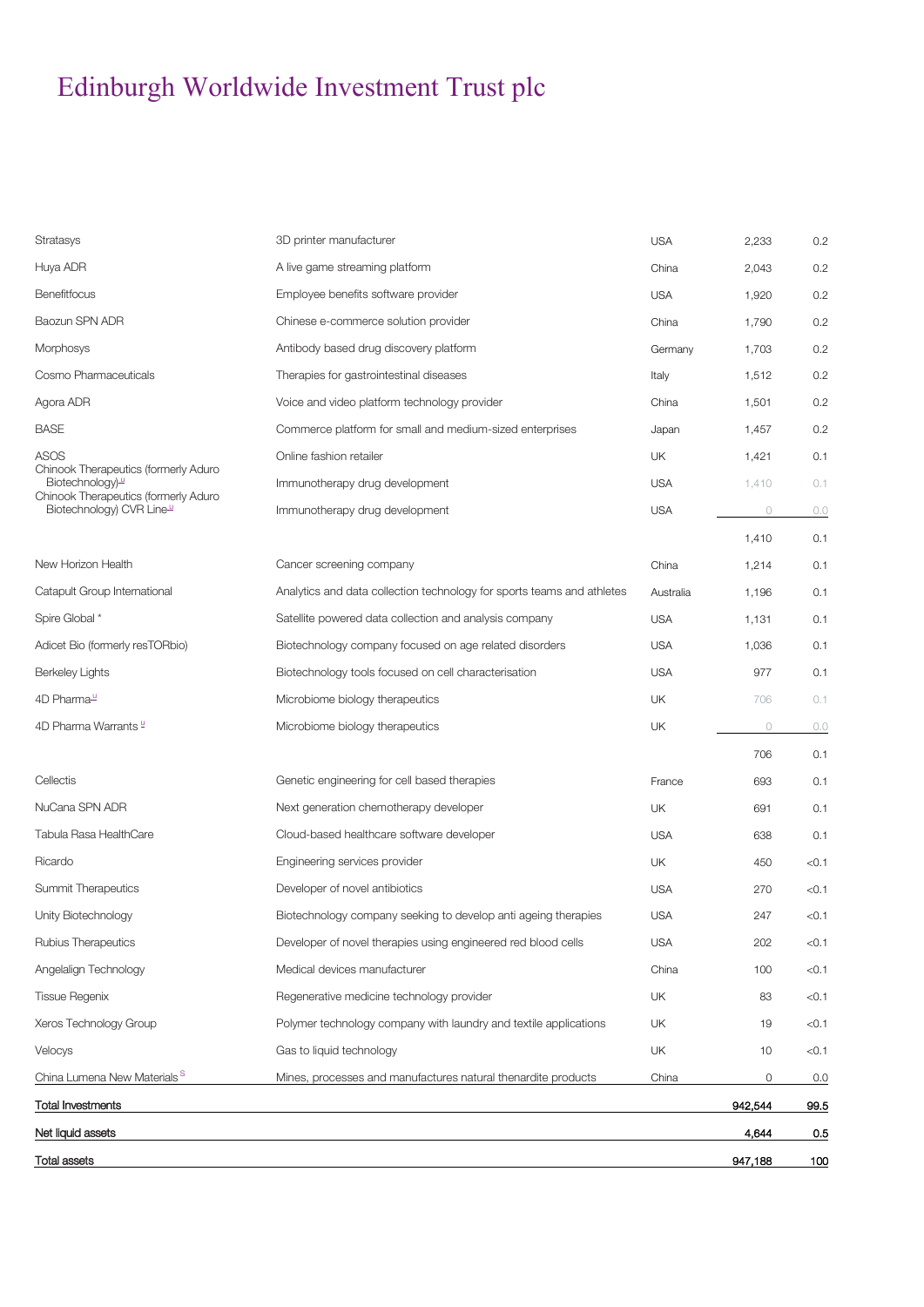\* Total assets before deduction of loans.

 $\frac{u}{r}$  Denotes unlisted security.

P Denotes security where majority of holding was previously held in the portfolio as an unlisted security.

<sup>S</sup> Denotes suspended security.

|                 | Listed<br>equities<br>$\frac{0}{6}$ | Unlisted<br>securities #<br>% | Net liquid<br>assets<br>% | Total<br>assets<br>% |
|-----------------|-------------------------------------|-------------------------------|---------------------------|----------------------|
| 30 April 2022   | 80.2                                | 19.3                          | 0.5                       | 100.0                |
| 31 October 2021 | 87.0                                | 10.8                          | 2.2                       | 100.0                |

Figures represent percentage of total assets.

#Includes holdings in ordinary shares and preference shares.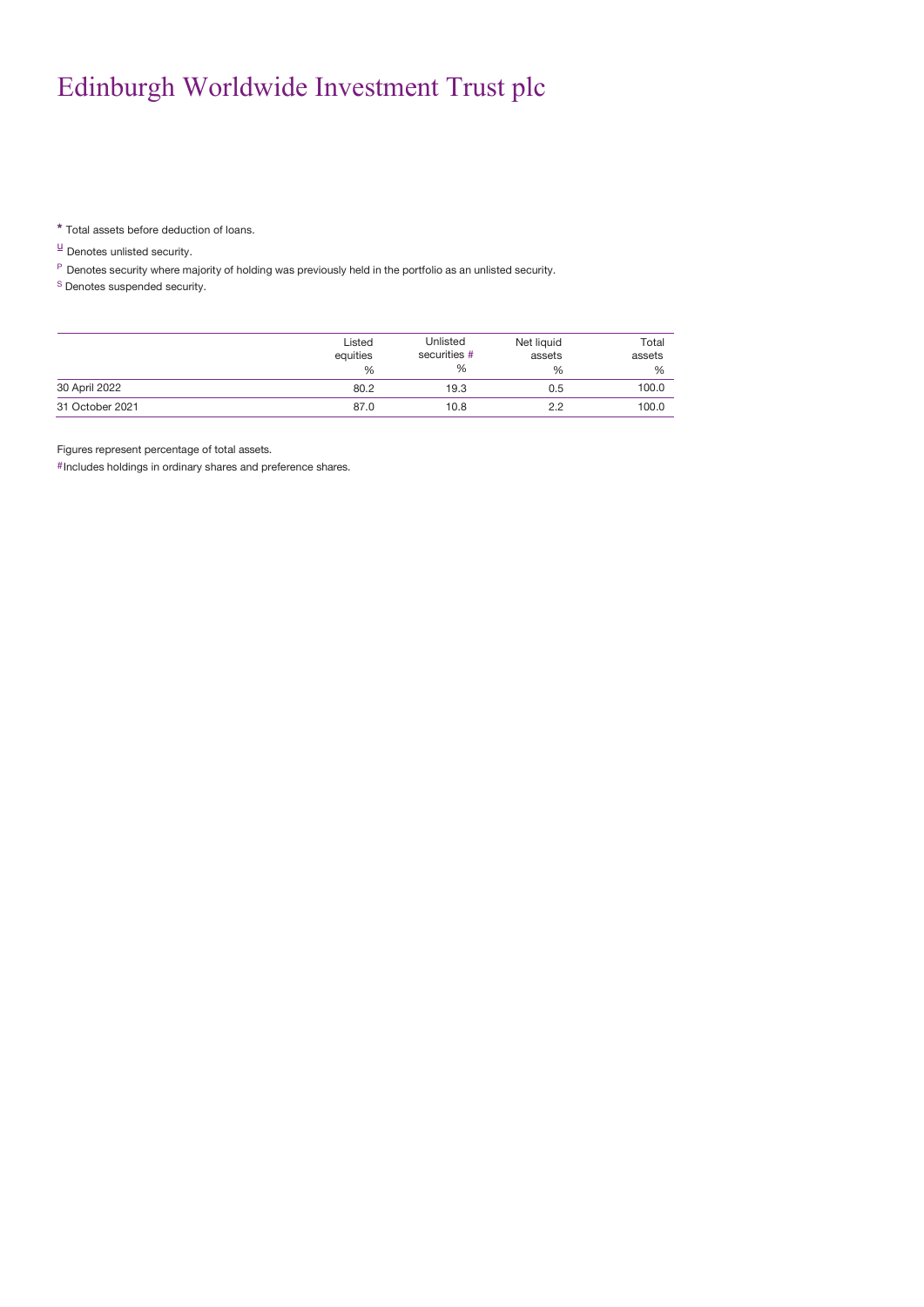# Distribution of total assets\* (unaudited)

| Industry Analysis at 30 April 2022               |                    | Portfolio Weightings<br>(relative to comparative |
|--------------------------------------------------|--------------------|--------------------------------------------------|
|                                                  | % of total assets* | index <sup>†</sup><br>$\%$                       |
| Software                                         | 17.4               | 12.6                                             |
| Biotechnology                                    | 15.5               | 12.4                                             |
| Aerospace and Defence                            | 9.5                | 8.2                                              |
| Healthcare Equipment and Supplies                | 8.2                | 6.5                                              |
| <b>Healthcare Technology</b>                     | 5.3                | 4.3                                              |
| Technology Hardware, Storage and Peripherals     | 4.5                | 3.9                                              |
| <b>Electrical Equipment</b>                      | 4.0                | 2.5                                              |
| Pharmaceuticals                                  | 3.3                | 1.4                                              |
| Food and Staples Retailing                       | 3.2                | 2.2                                              |
| <b>Capital Markets</b>                           | 3.0                | 2.2                                              |
| <b>Professional Services</b>                     | 2.8                | 1.3                                              |
| Life Sciences Tools and Services                 | 2.7                | 0.3                                              |
| Electronic Equipment, Instruments and Components | 2.5                | 0.1                                              |
| Real Estate Management and Development           | 2.3                | 0.2                                              |
| Automobiles                                      | 2.1                | 1.9                                              |
| <b>Diversified Consumer Services</b>             | 1.7                | 1.0                                              |
| <b>IT Services</b>                               | 1.7                | $-0.8$                                           |
| Interactive Media and Services                   | 1.4                | $-0.8$                                           |
| Auto Components                                  | 1.1                | 0.8                                              |
| <b>Trading Companies and Distributors</b>        | 1.0                | $-0.2$                                           |
| Insurance                                        | 1.0                | $-0.4$                                           |
| Semiconductors and Semiconductor Equipment       | 1.0                | $-1.8$                                           |
| <b>Healthcare Providers and Services</b>         | 0.8                | $-1.9$                                           |
| <b>Consumer Finance</b>                          | 0.8                | 0.1                                              |
| Media                                            | 0.8                | $-0.6$                                           |
| Internet and Direct Marketing Retail             | 0.8                | 0.5                                              |
| <b>Household Durables</b>                        | 0.5                | $-1.0$                                           |
| Chemicals                                        | 0.2                | $-0.7$                                           |
| Entertainment                                    | 0.2                | $-3.3$                                           |
| Internet and Catalogue Retail                    | 0.2                | 0.2                                              |
| Machinery                                        | < 0.1              | $-3.9$                                           |
| <b>Energy Equipment and Services</b>             | < 0.1              | $-0.8$                                           |
| Net Liquid Assets                                | 0.5                | 0.5                                              |
|                                                  | 100.0              |                                                  |

\* Total assets before deduction of loans.

† S&P Global Small Cap Index. Weightings exclude industries where the Company has no exposure. See disclaimer at the end of this announcement.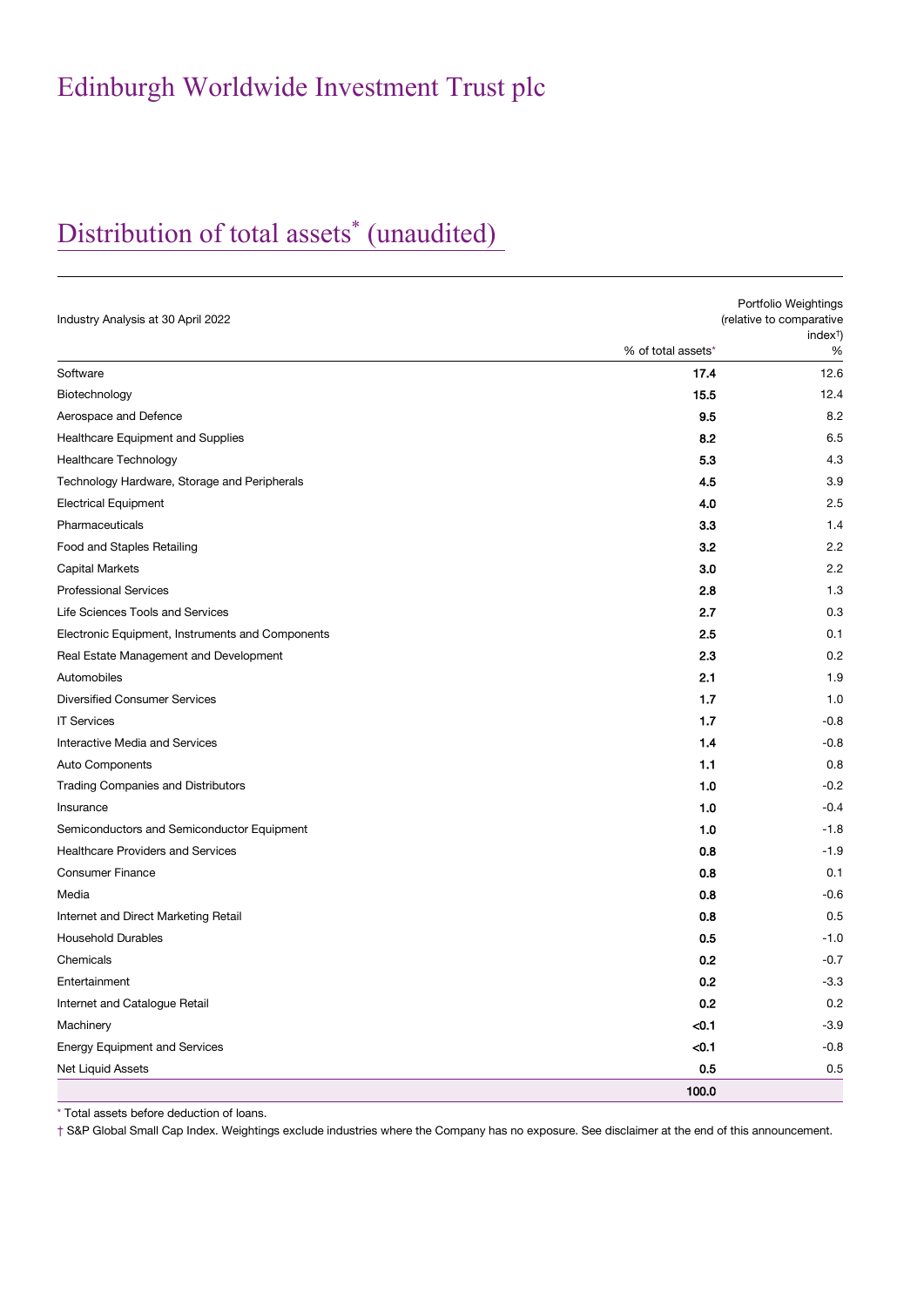## Distribution of total assets<sup>\*</sup> (unaudited)

| Geographical Analysis |                             | 30 April 2022 | 31 October 2021          |
|-----------------------|-----------------------------|---------------|--------------------------|
|                       |                             | %             | %                        |
| North America         |                             | 67.2          | 66.9                     |
|                       | <b>USA</b>                  | 66.6          | 66.9                     |
|                       | Canada                      | 0.6           | $\overline{\phantom{a}}$ |
| Europe                |                             | 23.5          | 20.9                     |
|                       | <b>United Kingdom</b>       | 16.2          | 15.6                     |
|                       | Eurozone                    | 1.9           | 1.1                      |
|                       | Developed Europe (non euro) | 5.4           | 4.2                      |
| Asia                  |                             | 6.9           | 8.0                      |
|                       | Japan                       | 3.3           | 3.5                      |
|                       | China                       | 3.6           | 4.5                      |
| Australasia           |                             | 1.9           | 2.0                      |
|                       | Australia                   | 0.7           | 0.5                      |
|                       | <b>New Zealand</b>          | 1.2           | 1.5                      |
| Net Liquid Assets     |                             | 0.5           | 2.2                      |
| <b>Total Assets</b>   |                             | 100.0         | 100.0                    |

|                               | 30 April 2022 | 31 October 2021 |
|-------------------------------|---------------|-----------------|
| Sectoral Analysis             | %             | %               |
| <b>Communication Services</b> | 4.7           | 5.6             |
| <b>Consumer Discretionary</b> | 9.5           | 15.0            |
| Financials                    | 4.8           | 4.9             |
| Healthcare                    | 35.9          | 32.3            |
| Industrials                   | 17.3          | 14.2            |
| Information Technology        | 27.1          | 25.6            |
| Materials                     | 0.2           | 0.2             |
| Net Liquid Assets             | 0.5           | 2.2             |
| <b>Total Assets</b>           | 100.0         | 100.0           |

\* Total assets before deduction of loans.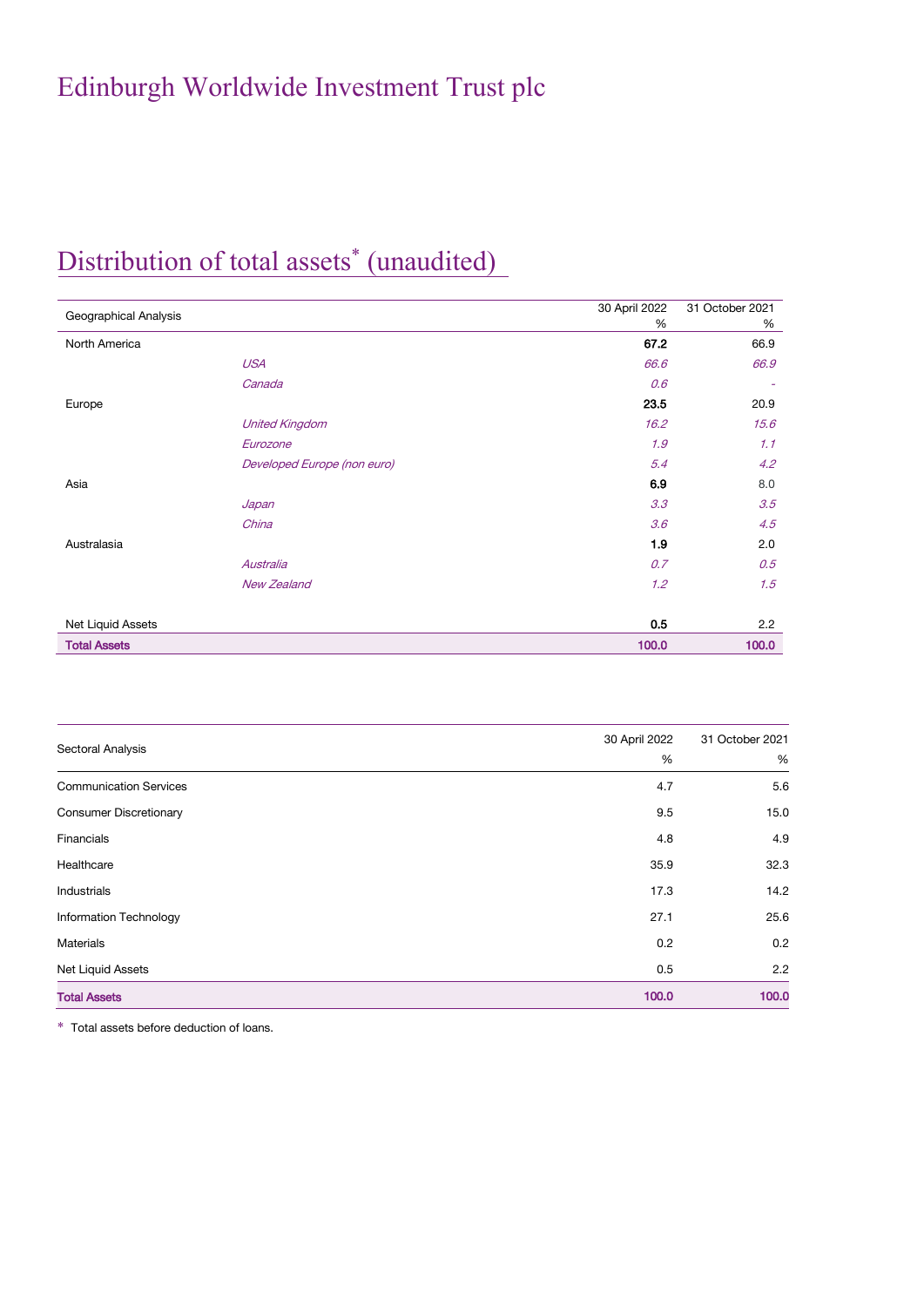## Notes to the condensed Financial Statements (unaudited)

#### 1. Basis of Accounting

The condensed Financial Statements for the six months to 30 April 2022 comprise the statements set out on pages 18 to 22 together with the related notes on pages 23 to 26. They have been prepared in accordance with FRS 104 'Interim Financial Reporting' and the AIC's Statement of Recommended Practice issued in November 2014 and updated in April 2021 with consequential amendments and have not been audited or reviewed by the Auditor pursuant to the Auditing Practices Board Guidance on 'Review of Interim Financial Information'. The Financial Statements for the six months to 30 April 2022 have been prepared on the basis of the same accounting policies as set out in the Company's Annual Report and Financial Statements at 31 October 2021.

#### Going Concern

The Directors have considered the nature of the Company's principal risks and uncertainties, as set out on the inside front cover. In addition, the Company's investment objective and policy, assets and liabilities, and projected income and expenditure, together with the dividend policy have been taken into consideration and it is the Directors' opinion that the Company has adequate resources to continue in operational existence for the foreseeable future. The Board has, in particular, considered the ongoing impact of market volatility during the Covid-19 pandemic, the hostilities in Ukraine and current economic conditions. The Company's assets, the majority of which are investments in quoted securities which are readily realisable, exceed its liabilities significantly. All borrowings require the prior approval of the Board. Gearing levels and compliance with borrowing covenants are reviewed by the Board on a regular basis. The Company has continued to comply with the investment trust status requirements of section 1158 of the Corporation Tax Act 2010 and the Investment Trust (Approved Company) (Tax) Regulations 2011. Accordingly, the Directors consider it appropriate to adopt the going concern basis of accounting in preparing these Financial Statements and confirm that they are not aware of any material uncertainties which may affect the Company's ability to continue to do so over a period of at least twelve months from the date of approval of these Financial Statements.

#### 2. Financial Information

The financial information contained within this Interim Financial Report does not constitute statutory accounts as defined in sections 434 to 436 of the Companies Act 2006. The financial information for the year ended 31 October 2021 has been extracted from the statutory accounts which have been filed with the Registrar of Companies. The Auditor's Report on those accounts was not qualified, did not include a reference to any matters to which the Auditor drew attention by way of emphasis without qualifying the report, and did not contain a statement under sections 498(2) or (3) of the Companies Act 2006.

#### 3. Investment Manager

Baillie Gifford & Co Limited, a wholly owned subsidiary of Baillie Gifford & Co, has been appointed by the Company as its Alternative Investment Fund Manager and Company Secretary. The investment management function has been delegated to Baillie Gifford & Co. Dealing activity and transaction reporting have been further sub-delegated to Baillie Gifford Overseas Limited and Baillie Gifford Asia (Hong Kong) Limited. The management agreement is terminable on not less than three months' notice. The annual management fee is 0.75% on the first £50 million of net assets, 0.65% on the next £200 million of net assets and 0.55% on the remaining net assets.

|                               | Weighted average number of ordinary shares in issue | 405,267,892                                |                                            | 378,943,832 391,579,802                                |
|-------------------------------|-----------------------------------------------------|--------------------------------------------|--------------------------------------------|--------------------------------------------------------|
| Total net return              |                                                     | (458,096)                                  | 240,865                                    | 167,394                                                |
| Capital return after taxation |                                                     | (457, 136)                                 | 242.046                                    | 169,816                                                |
| Revenue return after taxation |                                                     | (960)                                      | (1, 181)                                   | (2,422)                                                |
| Net return per ordinary share |                                                     |                                            |                                            |                                                        |
|                               |                                                     | Six months<br>to 30 April<br>2022<br>£'000 | Six months<br>to 30 April<br>2021<br>£'000 | Year<br>to 31<br>October<br>2021<br>(audited)<br>£'000 |

Net return per ordinary share is based on the above totals of revenue and capital and the weighted average number of ordinary shares in issue (after the deduction of shares held in treasury) during each period. There are no dilutive or potentially dilutive shares in issue.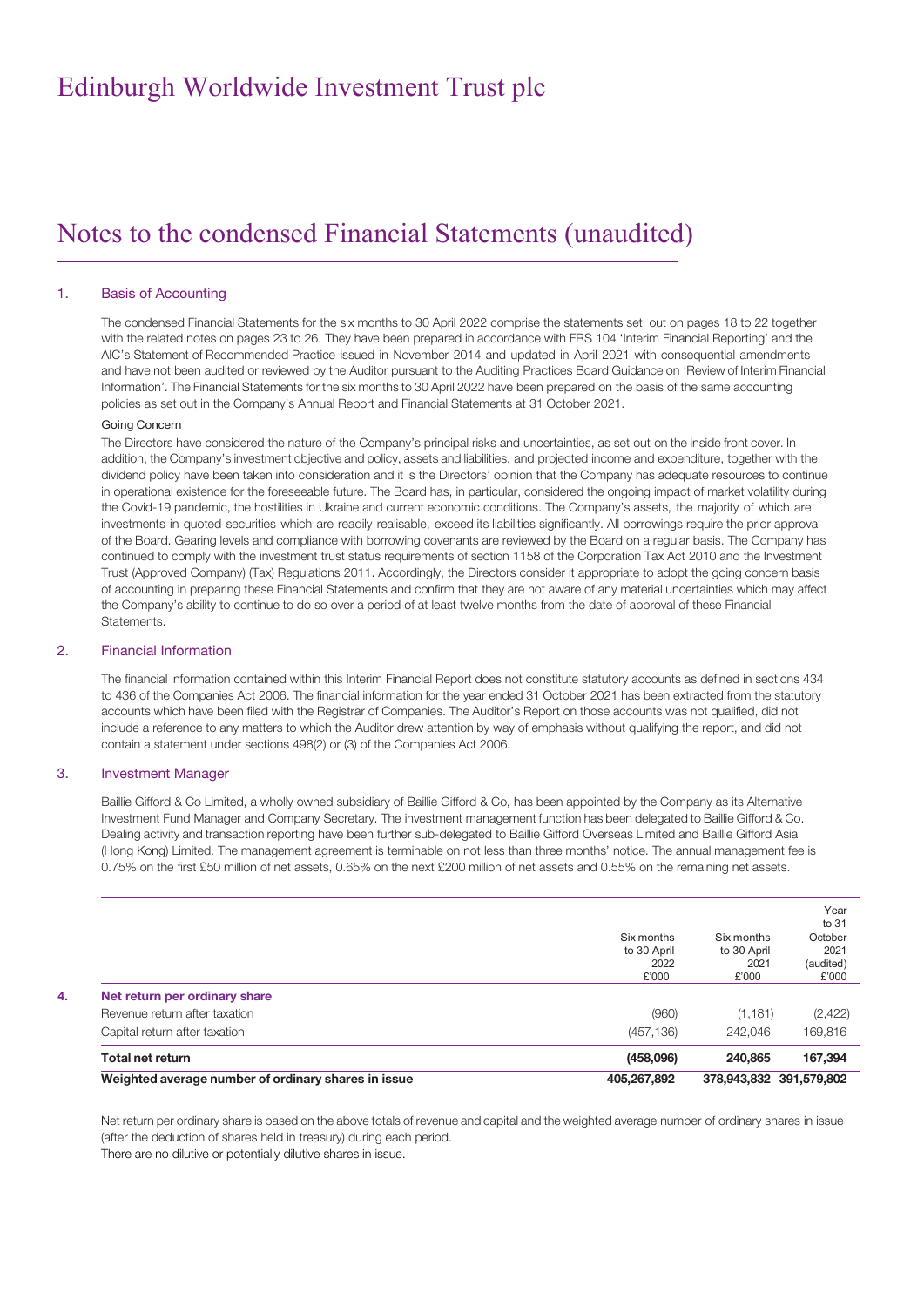#### 5. Dividend

No interim dividend has been declared.

#### 6. Fair Value Hierarchy

The Company's investments are financial assets held at fair value through profit or loss. The fair value hierarchy used to analyse the basis on which the fair values of financial instruments held at fair value through the profit or loss account are measured is described below. Fair value measurements are categorised on the basis of the lowest (that is the least reliable or least independently observable) level input that is significant to the fair value measurement.

- Level 1 using unadjusted quoted prices for identical instruments in an active market;
- Level 2 using inputs, other than quoted prices included within Level 1, that are directly or indirectly observable (based on market data); and

Level 3 – using inputs that are unobservable (for which market data is unavailable).

An analysis of the Company's financial asset investments based on the fair value hierarchy described above is shown below.

#### Investments held at fair value through profit or loss

| As at 30 April 2022                      | Level 1<br>£'000 | Level 2<br>£'000 | Level 3<br>£'000 | Total<br>£'000 |
|------------------------------------------|------------------|------------------|------------------|----------------|
| Listed equities                          | 759,300          |                  |                  | 759,300        |
| Unlisted ordinary shares                 |                  |                  | 21.043           | 21,043         |
| Unlisted preference shares*              |                  |                  | 162.201          | 162,201        |
| <b>Total financial asset investments</b> | 759,300          |                  | 183,244          | 942,544        |
| As at 31 October 2021 (audited)          | Level 1<br>£'000 | Level 2<br>£'000 | Level 3<br>£'000 | Total<br>£'000 |
| Listed equities                          | 1,224,768        |                  |                  | 1,224,768      |
| Unlisted ordinary shares                 |                  |                  | 18,235           | 18,235         |
| Unlisted preference shares*              |                  |                  | 133,362          | 133,362        |
| <b>Total financial asset investments</b> | 1,224,768        |                  | 151,597          | 1,376,365      |

\* The investments in preference shares are not classified as equity holdings as they include liquidation preference rights that determine the repayment (or multiple thereof) of the original investment in the event for a liquidation event such as a take-over.

There have been no transfers between levels of the fair value hierarchy during the period other than Rocketboots (previously Ensogo) which listed on 7 December 2021, but was subsequently sold. The fair value of listed investments is either bid price or, depending on the convention of the exchange on which the investment is listed, last traded price. Listed investments are categorised as Level 1 if they are valued using unadjusted quoted prices for identical instruments in an active market and as Level 2 if they do not meet all these criteria but are, nonetheless, valued using market data. Unlisted investments are valued at fair value by the Directors following a detailed review and appropriate challenge of the valuations proposed by the Managers. The Managers' unlisted investment policy applies methodologies consistent with the International Private Equity and Venture Capital Valuation guidelines ('IPEV'). The principal methodologies can be categorised as follows: (a) market approach (price of recent investment, multiples, industry valuation benchmarks and available market prices); (b) income approach (discounted cash flows); and (c) replacement cost approach (net assets). The Company's holdings in unlisted investments are categorised as Level 3 as unobservable data is a significant input to their fair value measurements.

#### 7. Bank Loans

At 30 April 2022 creditors falling due within one year include borrowings of £69,684,000 (31 October 2021 - £66,153,000) drawn down under a five year £100 million multi-currency revolving credit facility with The Royal Bank of Scotland International Limited which expires on 9 June 2026.

At 30 April 2022 the drawings were €7,200,000, US\$53,150,000 and £21,300,000 (31 October 2021 - €7,200,000, US\$53,150,000 and £21,300,000) drawn under the £100 million multi-currency revolving credit facility.

At 30 April 2022 there were no drawings under the £25 million or £36 million multi-currency revolving credit facilities with National Australia Bank Limited with expiry dates of 29 June 2023 and 30 September 2024 respectively (31 October 2021 – nil).

The fair value of the bank loans at 30 April 2022 was £69,684,000 (31 October 2021 – £66,153,000).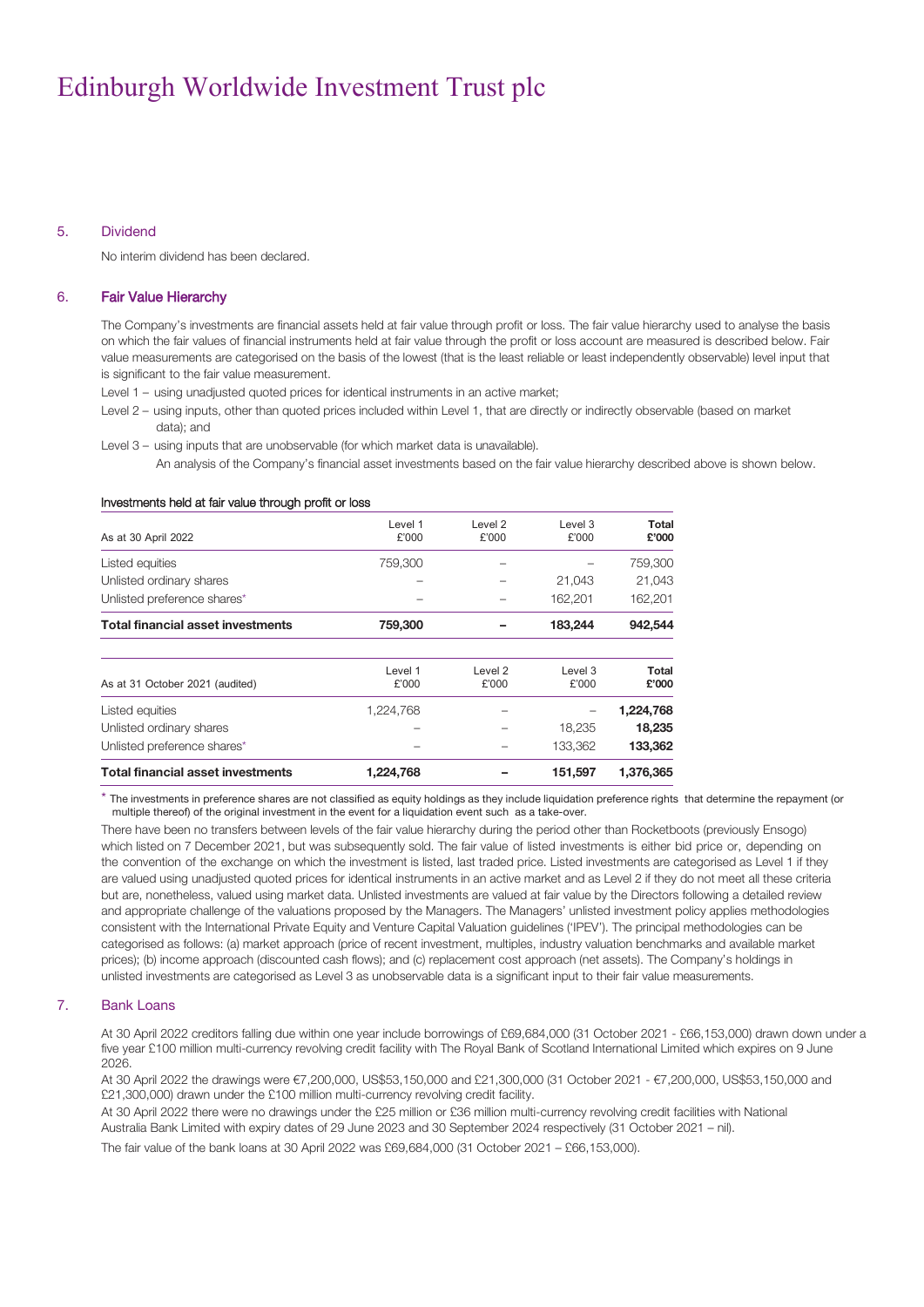#### 8. Share Capital

The Company has authority to allot shares under section 551 of the Companies Act 2006. The Board has authorised use of this authority to issue new shares at a premium to net asset value in order to enhance the net asset value per share for existing shareholders and improve the liquidity of the Company's shares. In the six months to 30 April 2022 the Company issued a total of 550,000 shares on a non pre-emptive basis (nominal value £6,000, representing 0.1% of the issued share capital at 31 October 2021) at a premium to net asset value (on the basis of debt valued at book value) raising net proceeds of £1,730,000. (In the year to 31 October 2021 – 50,885,000 shares with a nominal value of £509,000, representing 14.4% of the issued share capital at 31 October 2020 raising net proceeds of £182,227,000).

Over the period from 30 April 2022 to 31 May 2022 the Company has issued no further shares. The Company also has authority to buy back shares. In the six months to 30 April 2022, 3,525,695 shares with a nominal value of £35,000 were bought back at a total cost of £7,487,000 and held in treasury (2021 – no shares were bought back and no shares were held in treasury). At 30 April 2022 the Company had authority to buy back a further 57,259,308 ordinary shares.

Over the period from 30 April 2022 to 31 May 2022 the Company has bought back a further 3,192,854 shares at a total cost of £5,620,000.

#### 9. Transaction Costs

During the period the Company incurred transaction costs on purchases of investments of £29,000 (30 April 2021 – £58,000; 31 October 2021 – £129,000) and transaction costs on sales of £4,000 (30 April 2021 – £20,000; 31 October 2021 – £32,000).

#### 10. Related Party Transactions

There have been no transactions with related parties during the first six months of the current financial year that have materially affected the financial position or the performance of the Company during that period and there have been no changes in the related party transactions described in the last Annual Report and Financial Statements that could have had such an effect on the Company during that period.

#### 11. Principal Risks and Uncertainties

The principal risks facing the Company are financial risk, investment strategy risk, discount risk, regulatory risk, custody and depositary risk, small company risk, private company (unlisted) investments, operational risk, leverage risk, political and associated economic risk and emerging risks. An explanation of these risks and how they are managed is set out on pages 9 and 10 of the Company's Annual Report and Financial Statements for the year to 31 October 2021 which is available on the Company's website: edinburghworldwide.co.uk<sup>†</sup>. The principal risks and uncertainties have not changed since the date of the Annual Report.

#### 12. Glossary of Terms and Alternative Performance Measures ('APM')

An alternative performance measure is a financial measure of historical or future financial performance, financial position, or cash flows, other than a financial measure defined or specified in the applicable financial reporting framework.

#### Total Assets

The total value of all assets held less all liabilities, other than liabilities in the form of borrowings.

#### Net Asset Value ('NAV')

Also described as shareholders' funds, net asset value is the value of total assets less liabilities (including borrowings). Net asset value can be calculated on the basis of borrowings stated at book value and fair value. An explanation of each basis is provided below. The net asset value per share is calculated by dividing this amount by the number of ordinary shares in issue excluding any shares held in treasury.

#### Net Asset Value (Borrowings at Book Value)

Borrowings are valued at nominal book value (book cost).

#### Net Asset Value (Borrowings at Fair Value) (APM)

Borrowings are valued at an estimate of their market worth.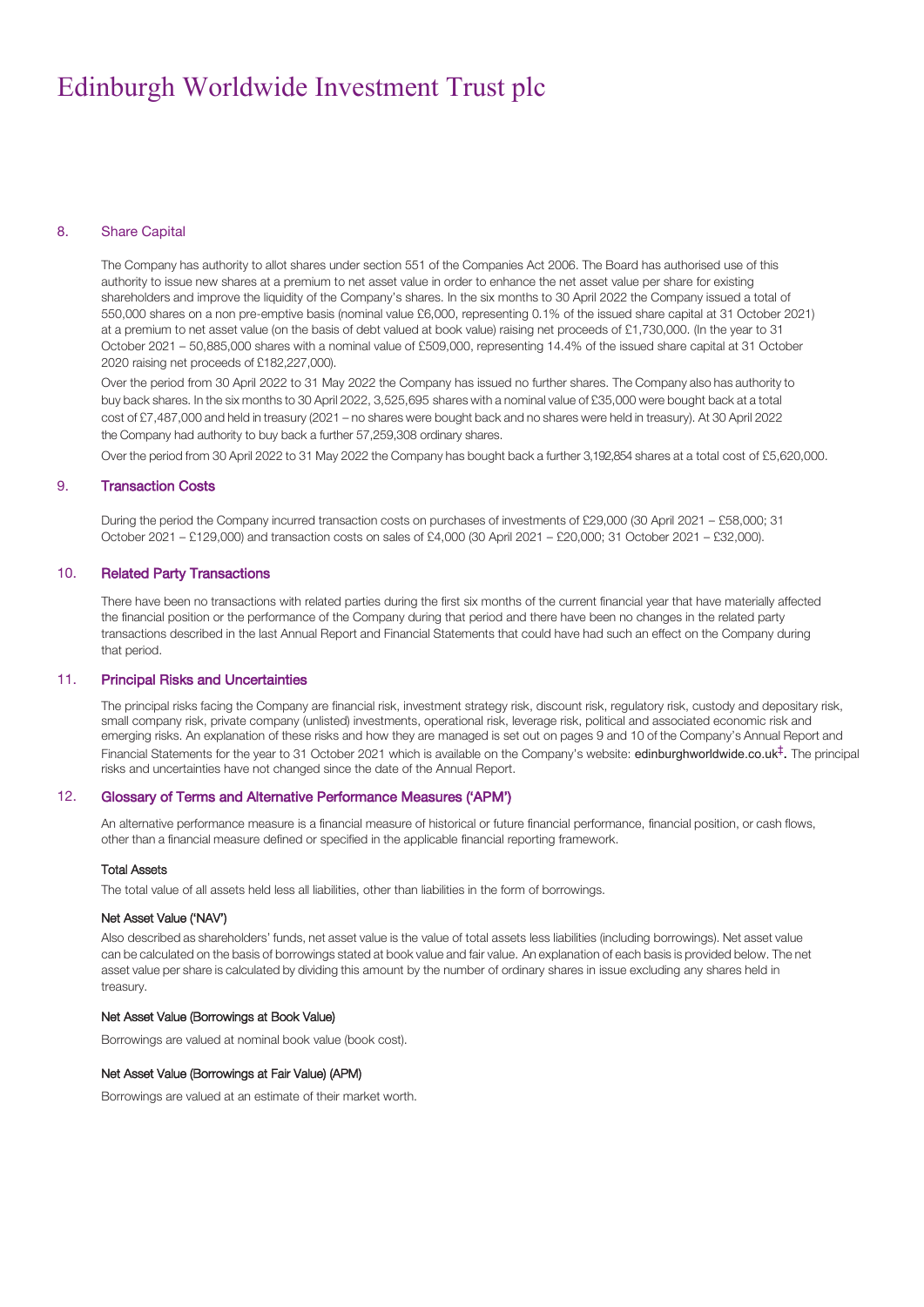#### Net Asset Value (Reconciliation of NAV at Book Value to NAV at Fair Value)

|                                                               | 30 April 2022   | 31 October 2021 |
|---------------------------------------------------------------|-----------------|-----------------|
| Net Asset Value per ordinary share (borrowings at book value) | 218.16p         | 331.03p         |
| Shareholders' funds (borrowings at book value)                | £877,502,000    | £1,341,355,000  |
| Add: book value of borrowings                                 | £69,684,000     | £66,153,000     |
| Less: fair value of borrowings                                | (E69, 684, 000) | (E66, 153, 000) |
| Shareholders' funds (borrowings at fair value)                | £877,502,000    | £1,341,355,000  |
| Number of shares in issue                                     | 402,228,000     | 405,203,695     |
| Net Asset Value per ordinary share (borrowings at fair value) | 218.16p         | 331.03p         |

At 30 April 2022 and 31 October 2021 all borrowings are in the form of short term floating rate borrowings and their fair value is considered equal to their book value, hence there is no difference in the net asset value at book value and fair value.

#### Net Liquid Assets

Net liquid assets comprise current assets less current liabilities, excluding borrowings.

#### Discount/Premium (APM)

As stockmarkets and share prices vary, an investment trust's share price is rarely the same as its net asset value. When the share price is lower than the net asset value per share it is said to be trading at a discount. The size of the discount is calculated by subtracting the share price from the net asset value per share and is usually expressed as a percentage of the net asset value per share. If the share price is higher than the net asset value per share, this situation is called a premium.

|                               |     | 30 April 2022       | 31 October 2021 |
|-------------------------------|-----|---------------------|-----------------|
| Net Asset Value per share     | (a) | 218.16p             | 331.03p         |
| Share price                   | (b) | 196.60 <sub>p</sub> | 319.50p         |
| Discount $((b)-(a)) \div (a)$ |     | $(9.9\%)$           | $(3.5\%)$       |

#### Total Return (APM)

The total return is the return to shareholders after reinvesting the dividend on the date that the share price goes ex-dividend.

#### Ongoing Charges (APM)

The total recurring expenses (excluding the Company's cost of dealing in investments and borrowing costs) incurred by the Company as a percentage of the average net asset value (with debt at fair value). The ongoing charges are calculated on the basis prescribed by the Association of Investment Companies.

#### Gearing (APM)

At its simplest, gearing is borrowing. Just like any other public company, an investment trust can borrow money to invest in additional investments for its portfolio. The effect of the borrowing on the shareholders' assets is called 'gearing'. If the Company's assets grow, the shareholders' assets grow proportionately more because the debt remains the same. But if the value of the Company's assets falls, the situation is reversed. Gearing can therefore enhance performance in rising markets but can adversely impact performance in falling markets.

Invested gearing is the Company's borrowings at book value less cash and cash equivalents (as adjusted for investment and share buy back/issuance transactions awaiting settlement) expressed as a percentage of shareholders' funds.

|                                              |     | 30 April 2022  | 31 October 2021 |
|----------------------------------------------|-----|----------------|-----------------|
| Borrowings (at book value)                   |     | £69,684,000    | £66,153,000     |
| Less: cash and cash equivalents              |     | (E6, 734, 000) | (E33, 127, 000) |
| Less: sales for subsequent settlement        |     | (E11,000)      |                 |
| Add: purchases for subsequent settlement     |     |                |                 |
| Add: buy backs awaiting settlement           |     | £649,000       |                 |
| Adjusted borrowings                          | (a) | £63,588,000    | £33,026,000     |
| Shareholders' funds                          | (b) | £877,502,000   | £1,341,355,000  |
| Invested gearing: (a) as a percentage of (b) |     | 7.2%           | 2.5%            |

Potential gearing is the Company's borrowings expressed as a percentage of shareholders' funds.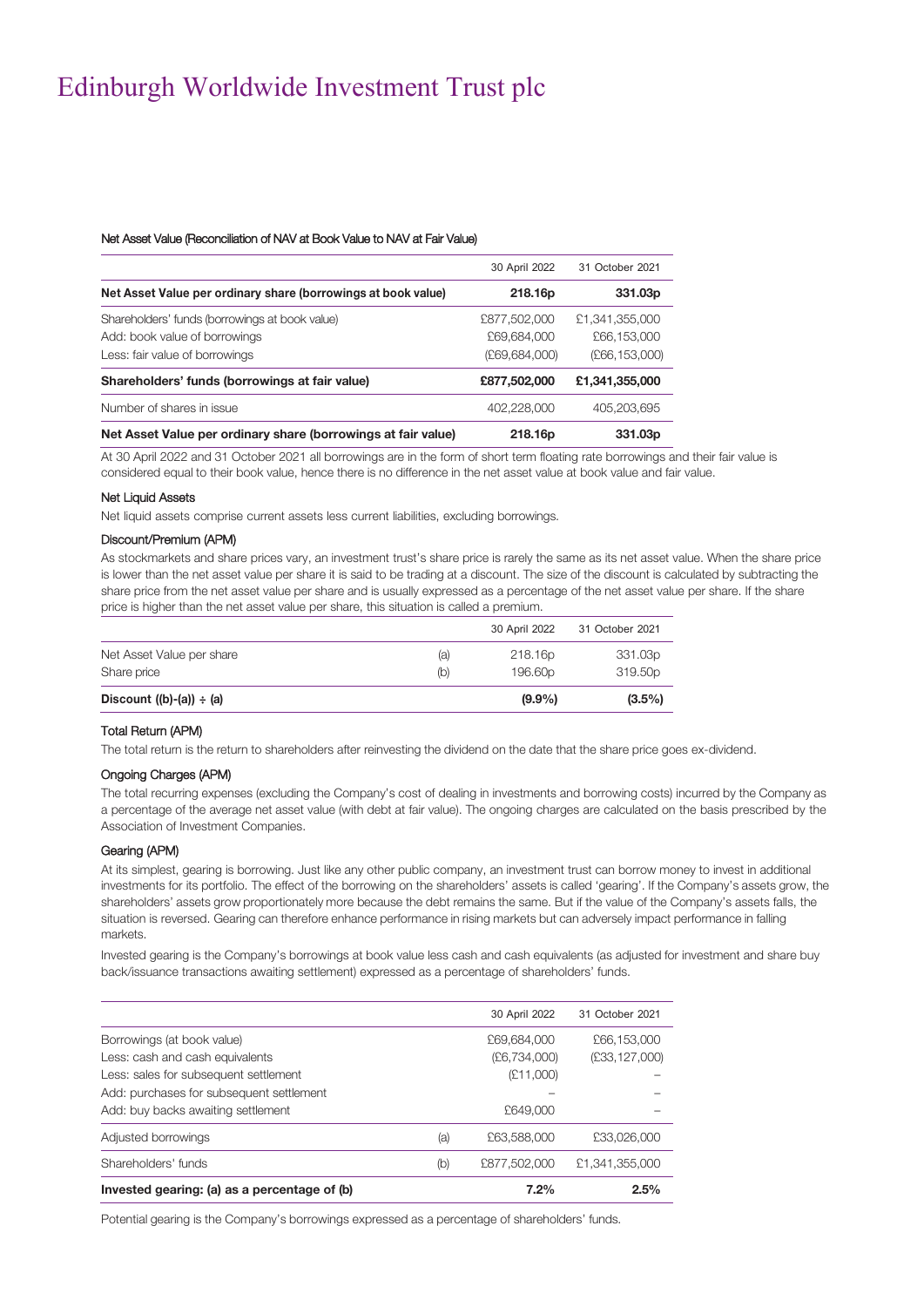| £66,153,000<br>£1.341.355.000 |
|-------------------------------|
|                               |
|                               |
| 31 October 2021               |
|                               |

#### Leverage (APM)

For the purposes of the Alternative Investment Fund Managers Directive, leverage is any method which increases the Company's exposure, including the borrowing of cash and the use of derivatives. It is expressed as a ratio between the Company's exposure and its net asset value and can be calculated on a gross and a commitment method. Under the gross method, exposure represents the sum of the Company's positions after the deduction of sterling cash balances, without taking into account any hedging and netting arrangements. Under the commitment method, exposure is calculated without the deduction of sterling cash balances and after certain hedging and netting positions are offset against each other.

#### Active Share (APM)

Active share, a measure of how actively a portfolio is managed, is the percentage of the portfolio that differs from its comparative index. It is calculated by deducting from 100 the percentage of the portfolio that overlaps with the comparative index. An active share of 100 indicates no overlap with the index and an active share of zero indicates a portfolio that tracks the index.

#### Unlisted Company

An unlisted company means a company whose shares are not available to the general public for trading and not listed on a stock exchange.

- 13. The Interim Financial Report will be available a[t edinburghworldwide.co.uk‡](http://www.edinburghworldwide.co.uk/) and will be posted to shareholders on or around 16 June 2022.
- ‡ Neither the contents of the Managers' website nor the contents of any website accessible from hyperlinks on the Managers' website (or any other website) is incorporated into, or forms part of, this announcement.

None of the views expressed in this document should be construed as advice to buy or sell a particular investment.

#### Sustainable Finance Disclosure Regulation ('SFDR')

The EU Sustainable Finance Disclosure Regulation ('SFDR') does not have a direct impact in the UK due to Brexit, however, it applies to third-country products marketed in the EU. As Baillie Gifford UK Growth Trust plc is marketed in the EU by the AIFM, Baillie Gifford & Co Limited, via the National Private Placement Regime ('NPPR') the following disclosures have been provided to comply with the high-level requirements of SFDR. The AIFM has adopted Baillie Gifford & Co's Governance and Sustainable Principles and Guidelines as its policy on integration of sustainability risks in investment decisions.

Baillie Gifford & Co's approach to investment is based on identifying and holding high quality growth businesses that enjoy sustainable competitive advantages in their marketplace. To do this it looks beyond current financial performance, undertaking proprietary research to build up an in-depth knowledge of an individual company and a view on its long-term prospects. This includes the consideration of sustainability factors (environmental, social and/ or governance matters) which it believes will positively or negatively influence the financial returns of an investment.

More detail on the Investment Manager's approach to sustainability can be found in the Governance and Sustainability Principles and Guidelines document, available publicly on the Baillie Gifford website (bailliegifford.com/en/uk/ about-us/literature-library/corporate-governance/governance- sustainability-principles-and-guidelines/). The Taxonomy Regulation establishes an EU-wide framework or criteria for environmentally sustainable economic activities in respect of six environmental objectives. It builds on the disclosure requirements under SFDR by introducing additional disclosure obligations in respect of AIFs that invest in an economic activity that contributes to an environmental objective.

The Company does not commit to make sustainable investments as defined under SFDR. As such, the underlying investments do not take into account the EU criteria for environmentally sustainable economic activities.

#### Third Party Data Provider Disclaimer

No third party data provider ('Provider') makes any warranty, express or implied, as to the accuracy, completeness or timeliness of the data contained herewith nor as to the results to be obtained by recipients of the data. No Provider shall in any way be liable to any recipient of the data for any inaccuracies, errors or omissions in the index data included in this document, regardless of cause, or for any damages (whether direct or indirect) resulting therefrom.

No Provider has any obligation to update, modify or amend the data or to otherwise notify a recipient thereof in the event that any matter stated herein changes or subsequently becomes inaccurate.

Without limiting the foregoing, no Provider shall have any liability whatsoever to you, whether in contract (including under an indemnity), in tort (including negligence), under a warranty, under statute or otherwise, in respect of any loss or damage suffered by you as a result of or in